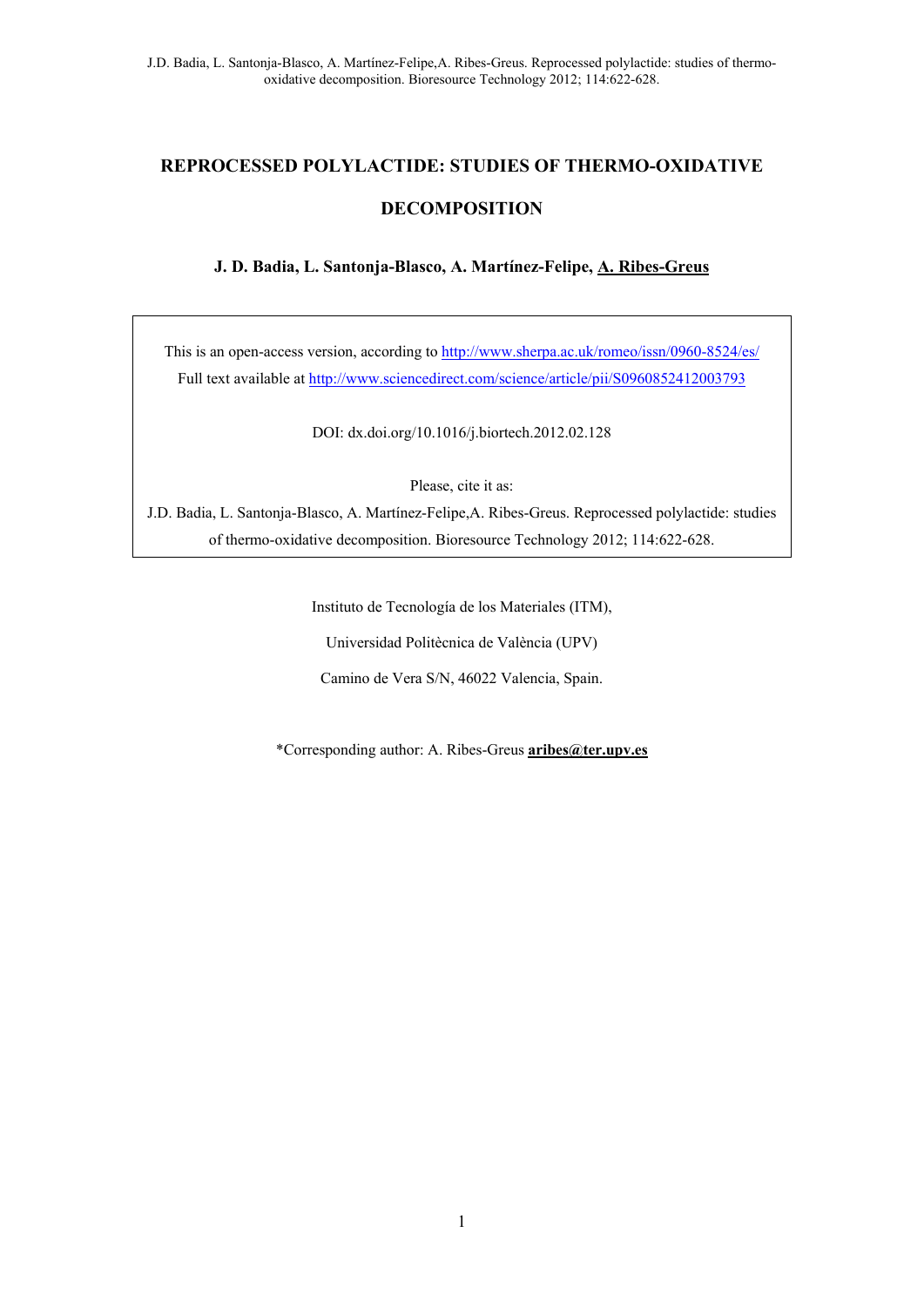# **REPROCESSED POLYLACTIDE: STUDIES OF THERMO-OXIDATIVE DECOMPOSITION**

J.D. Badia, L. Santonja-Blasco, A. Martínez-Felipe,A. Ribes-Greus\*

Instituto Tecnológico de Materiales. Universidad Politécnica de Valencia.

Camino de Vera, s/n, 46022 Valencia (Spain)

\*corresponding author:  $\frac{\text{aribes}(a)\text{ter.upv.es}}{\text{ter.upv.es}}$ 

**Keywords:**energetic valorization, polylactide (PLA), thermal stability, thermooxidative decomposition kinetics, evolved-gases analysis (EGA)

#### **Abstract:**

The combustion process of virgin and reprocessed polylactide (PLA) was simulated by multi-rate linear non-isothermal thermogravimetric experiments under O2.A complete methodology that accounted on the thermal stability and emission of gases was thoroughly developed. A new model, Thermal Decomposition Behavior*,* and novel parameters, the Zero-Decomposition Temperatures, were used to test the thermal stability of the materials under any linear heating rate. The release of gases was monitored by Evolved Gas Analysis with in-line FT-IR analysis. In addition, a kinetic analysis methodology that accounted for variable activation parameters showed that the decomposition process could be driven by the formation of bubbles in the melt. It was found that the combustion technologies for virgin PLA could be transferred for the energetic valorizationof its recyclates. Combustion was pointed out as appropriate for the energetic valorization of PLA submitted to more than three successive reprocessing cycles.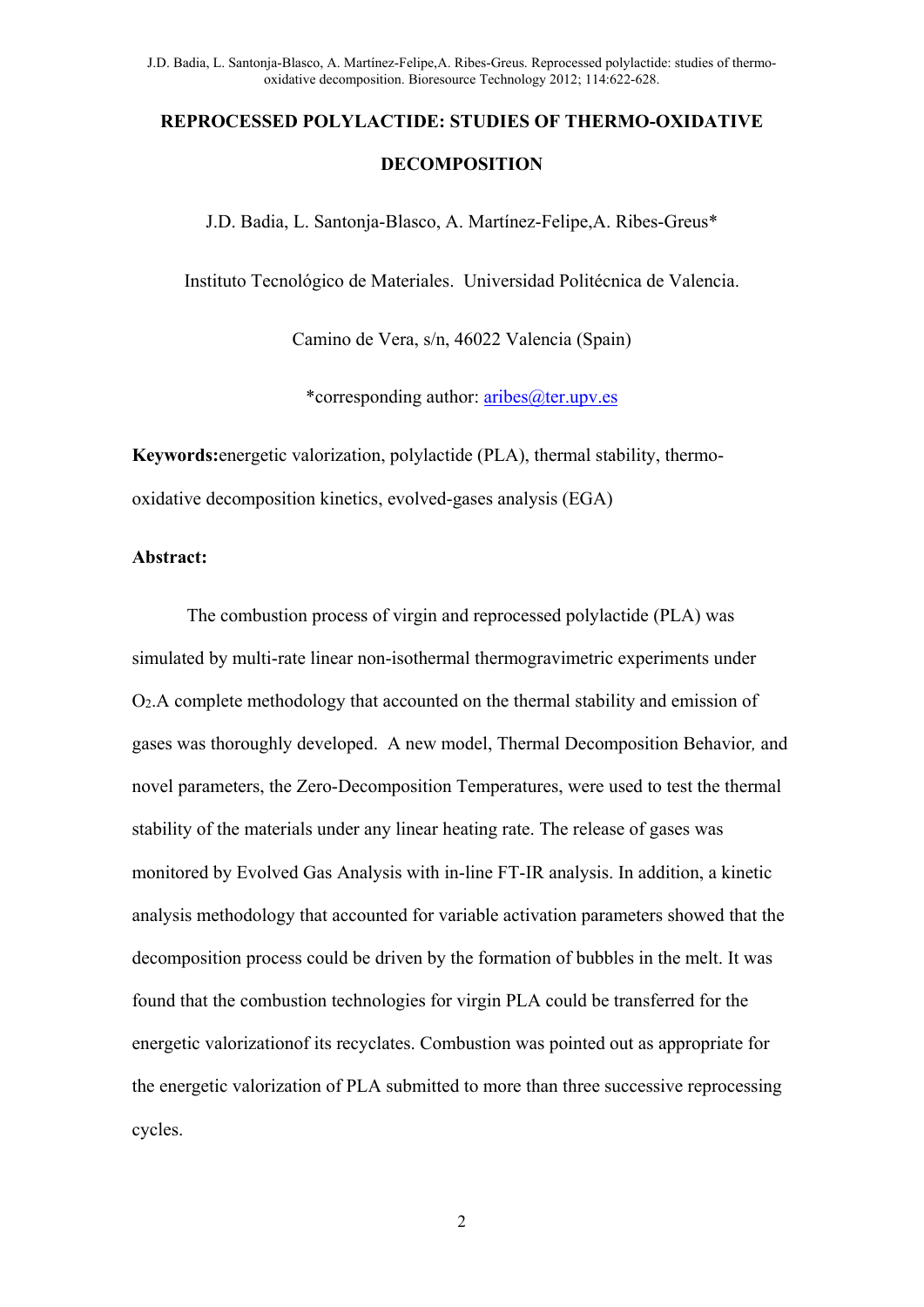# **List of abbreviations**

α: degree of conversion

A:Pre-exponential factor

AIC: Advanced Isoconversional Method

β: TGA heating rate

DTG: First-derivative thermogravimetric curve

Ea: Activation energy

Eaα: Apparent Ea at a fixed α

EGA: Evolved Gas Analysis

f(α): kinetic function

FT-IR: Fourier-Transform InfraRed Spectroscopy

FWO: Flynn-Wall-Ozawa

KAS: Kissinger-Akashira-Sunose

MP: Master-Plots

n: order in kinetic functions  $f(\alpha)$ 

nβ: n averaged from experiments at different β

n': n averaged from nβ

n'': n averaged from the n obtained analytically - Eq. (4) -

p: power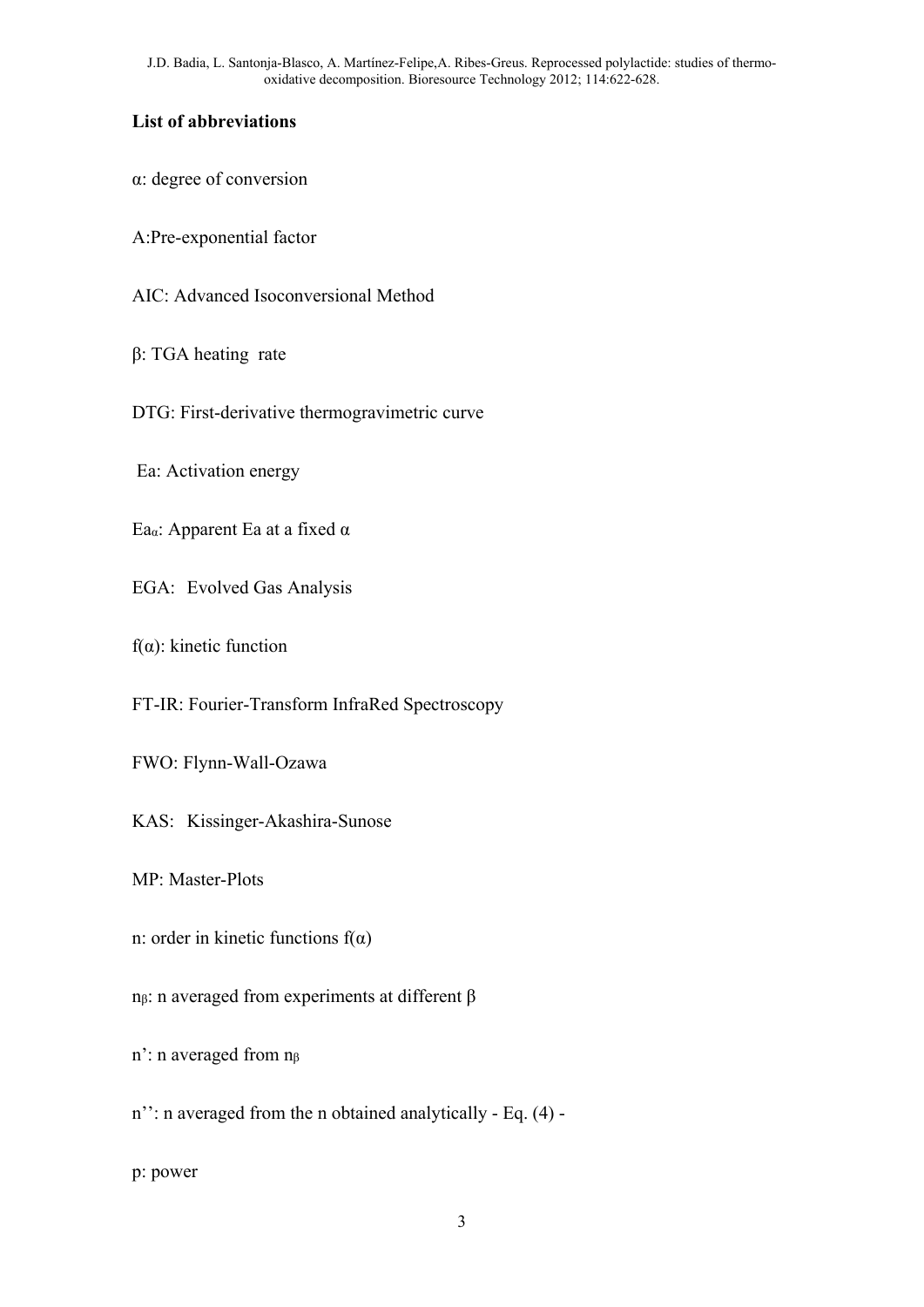RPLA-i: reprocessed polylactide

TDB: Thermal Decomposition Behavior

- TG: Thermogravimetric curve
- TGA: Thermogravimetric analysis
- VPLA: Virgin polylactide
- ZDT: Zero-Decomposition Temperature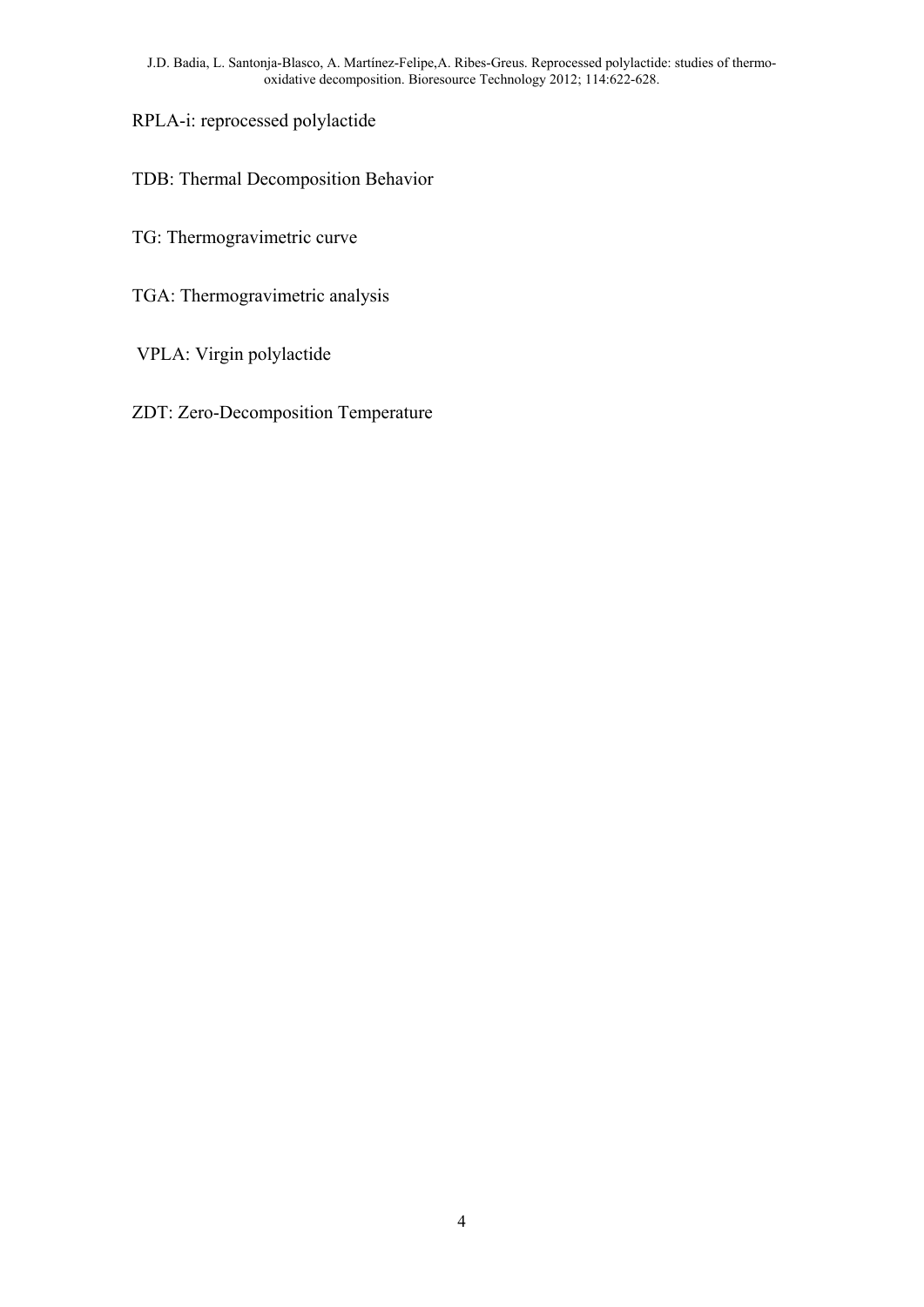#### **1. Introduction**

The research in the packaging industry within a framework of sustainable development is focused on the use of bio-based materials which accomplish the benefit of coming from renewable resources, and being biodegradable once discarded, within a rational time. In this sense, polylactide (PLA) is an aliphatic polyester that can be obtained from agricultural resources, and reintroduced into the carbon cycle after being used.The increasing know-how in the technology of production of PLA (Gupta and Kumar, 2007) enhances its performance as suitable candidate for replacing commodities at the packaging sector.

Despite the potential of PLA for being treated by biological valorization in composting facilities,the foreseeable high amount of plastic waste invites to diversify and combine the available technologies of valorization. Among current procedures, material valorization by mechanical recycling is widely established (Vilaplana and Karlsson, 2008). It mainly consists in recovery, washing, drying, shredding and processing by means of extrusion or injection.The inherent thermo-mechanical degradation may modify the polymeric structure (Badia et al, 2009) and consequently affect the thermal, rheological and mechanical properties (Strömberg and Karlsson, 2009) (Badia et al, 2012a) thus reducing the performance rates of recycled goods.

A viable solution to manage bio-based recycled plastics waste, when no better performance can be guaranteed, could be the application of thermally-induced valorization technologies, such as pyrolysis and combustion (Al-Salem et al, 2009).

The application of these thermal operations must be carefully handled by technologists during the design of energetic valorization facilities, taking into account

5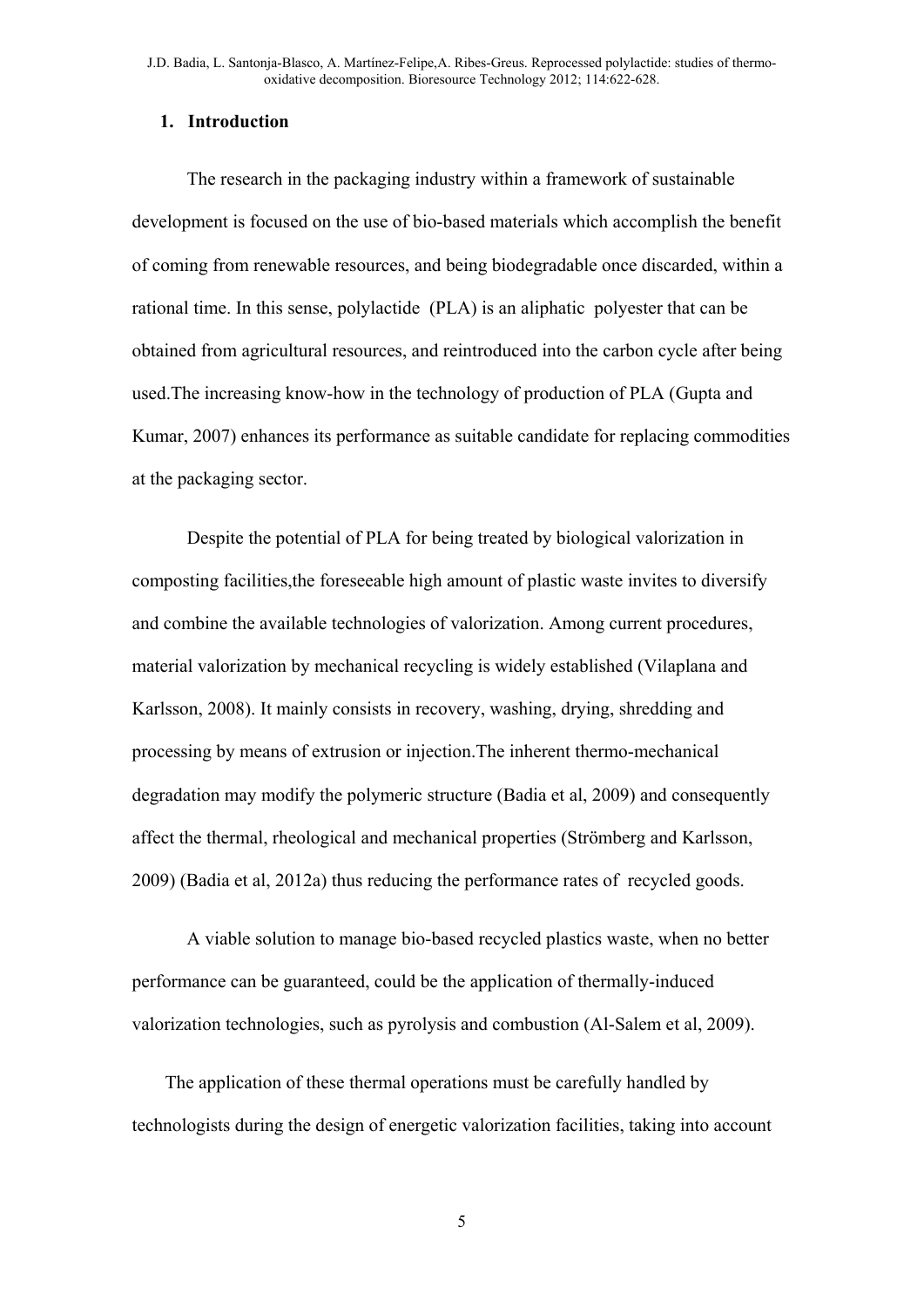the knowledge of the thermal stability and the detection of emitted gases. As well, the characterization of the decomposition kinetics should be considered.

Thermogravimetric analysis (TGA) is a widely used technique to assess the thermal stability and reaction kinetics of biomass (Barnetto et al, 2010) and bio-based polymers (Carrasco et al, 2010). On the other hand, detection techniques such as Fourier Transform –InfraRed Spectroscopy (FT-IR) are widely used hyphenated to TGA for gas detection (Materazzi and Vecchio, 2010).

The majority of current studies on the combustion behavior of PLA are reported from the point of view of the flame retardancy (Bourbigot and Fontaine, 2010), but not approached from the point of view of the management of their wastes. The aim of this work was thus to assess the behavior of mechanically-recycled polylactide submitted to a combustion process,with the purpose of assuring the performance of energetic valorization processes as a contribution for further plastic waste management solutions.

# **2. Experimental procedure**

#### *2.1. Reprocessing simulation and sample preparation*

Polylactide (PLA) 2002D is a thermo-forming grade PLA obtained from Natureworks LLC (Minnetonka, MN) in the form of pellets. Prior to processing, virgin PLA (VPLA) pellets were dried during 2 h at 80 ºC in a dehumidifier Conair Micro-D FCO 1500/3 (UK), in order to remove as much humidity as possible from PLA flakes.Afterwards, samples were processed by means of injection molding with an Arburg420 C 1000-350 (Germany) injector, single-screw model (diameter Φ=35 mm, length/ $\Phi$ =23). Successive processing steps were applied under the same conditions (temperature gradient set from hopper to die: 160, 170, 190, 200 and 190ºC; moulds set at 15 °C; cooling time residence  $\sim$  40 s and total residence time  $\sim$  60s). Samples were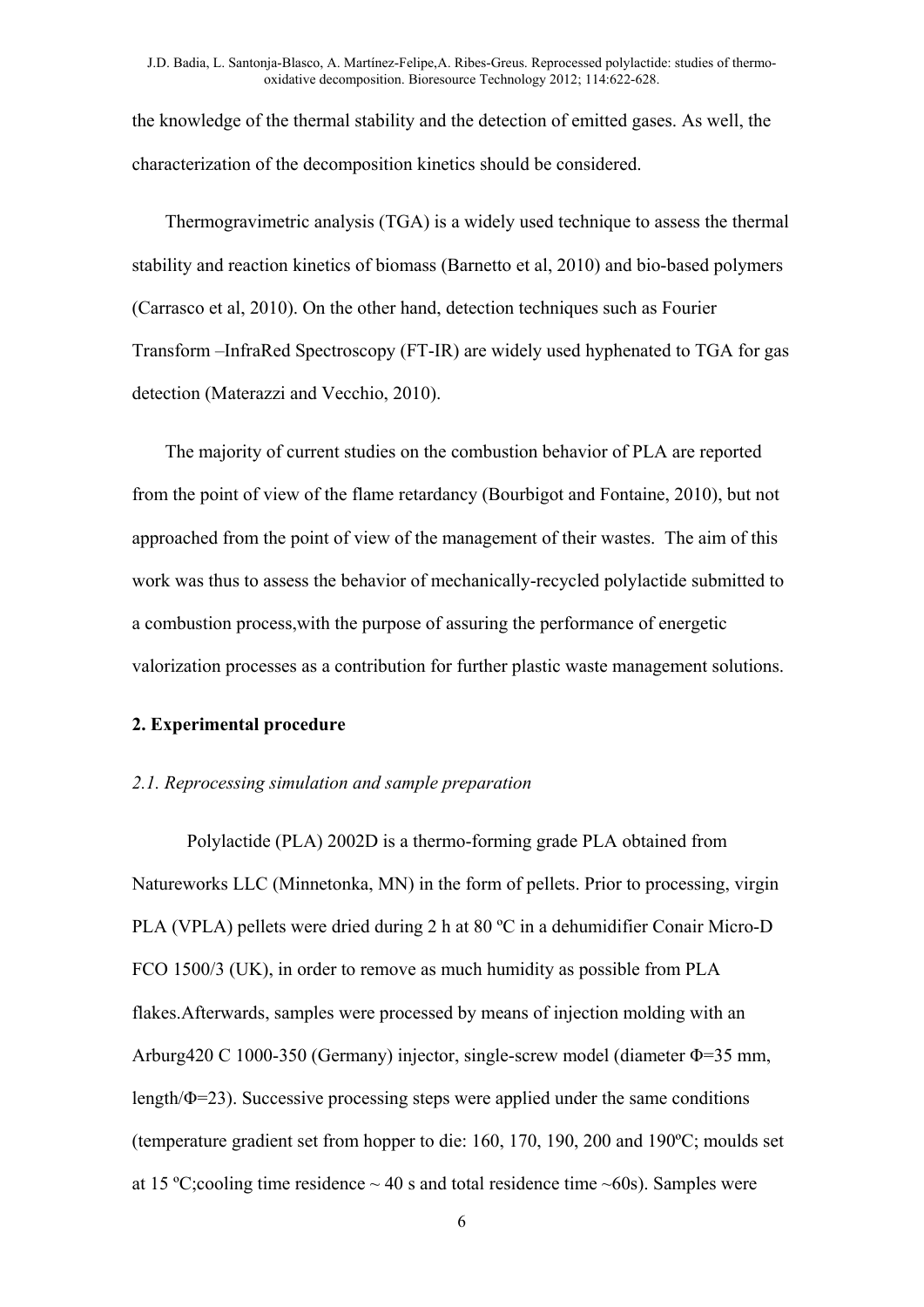dried before each processing cycle. After injection, a fraction of the samples were kept as test specimens and the rest was ground by means of a cutting mill Retsch SM2000 (UK), which provide pellets of size d< 20 mm to be fed back into the recirculation process. Up to five processing cycles were applied to obtain the different testing specimens of reprocessed PLA (RPLA-i, with i: 1-5).

#### *2.2. Thermogravimetric experiments*

Multi-rate linear non-isothermal thermogravimetric experiments were carried out in a Mettler-Toledo TGA/SDTA 851 (Columbus, OH). Samples weighing ~5 mg were heated in an alumina holder with capacity for 70 μL. Experiments were performed from 25 to 750 °C at different heating rates ( $\beta$  = 2, 5, 7, 10, 12, 15 °C·min<sup>-1</sup>), under constant flow of 50 mL $\cdot$ min<sup>-1</sup> of oxygen. Experiments were repeated at least three times, and the averages were considered as representative values. The assessment was performed with the help of the software STAR<sup>e</sup> 9.10 from Mettler-Toledo.

Results are plotted in terms of {average,  $dev_{max}$ ,  $dev_{min}$ }, where  $dev_{max} = max$ (data)-average (data), and dev<sub>min</sub> = average (data) -min (data). Tabulated errors were obtained by dividing the standard deviation by the average of data.

#### *2.3. Evolved Gas Analysis.*

Evolved Gas Analysis (EGA) was applied to fumes released by combustion by means of coupled TGA/FT-IR. In this case, the TGA analysis was focused on a temperature range in which the main decomposition range of PLA occurred, from 180 to 500 °C, by means of a heating rate of 1 °C·min<sup>-1</sup>. Samples weighing  $\sim$  40 mg were heated in an alumina holder with capacity for 900 μL. The flow rate of the oxygen was set to 25 mL $\cdot$ min<sup>-1</sup>, according to technical specifications. FT-IR gas-phase spectra were collected by a previously calibrated Thermo Nicolet 5700 FT-IR Spectrometer (MA,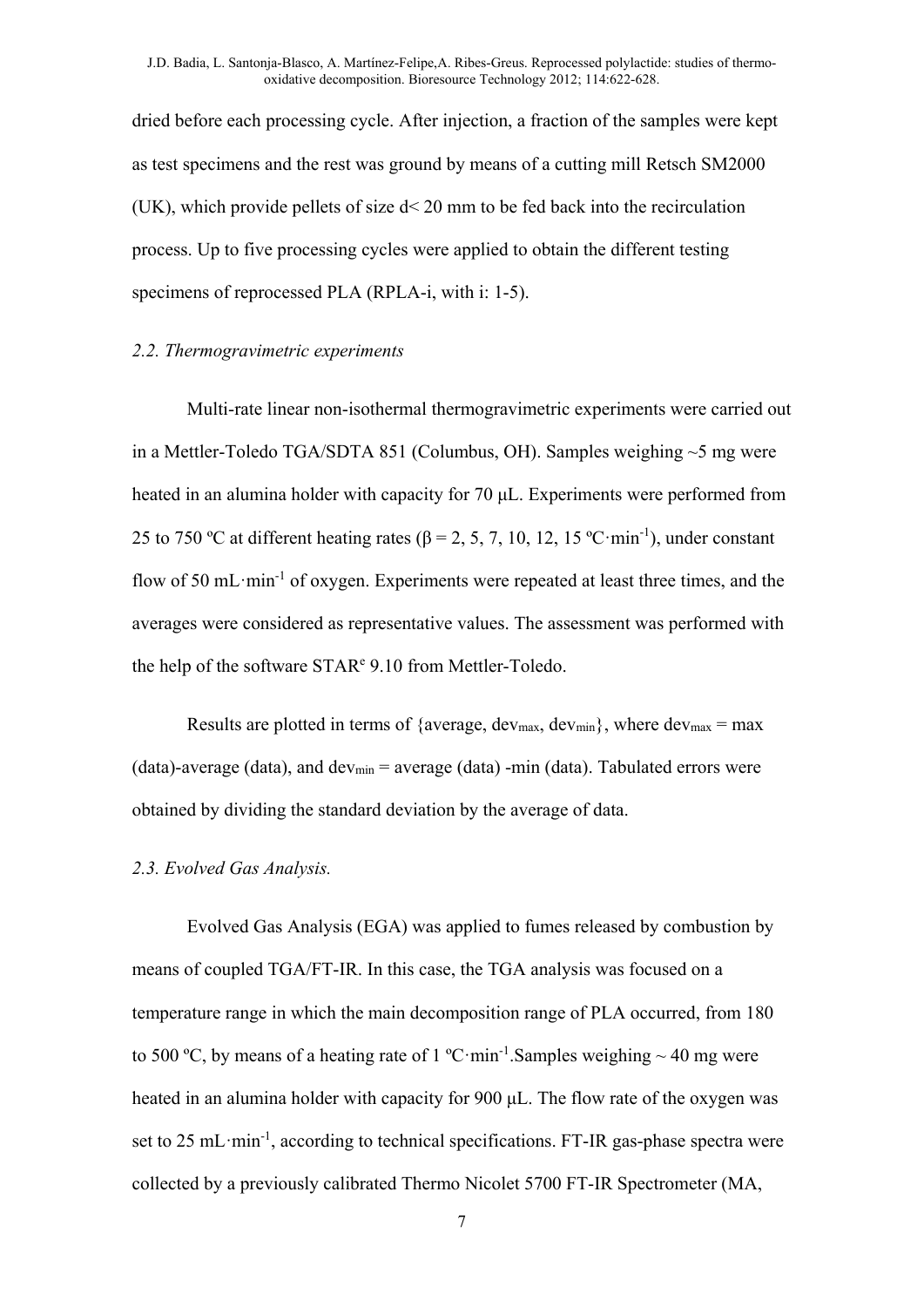USA), from 4000 to 600 cm<sup>-1</sup> of wavenumber, at a resolution of 4 cm<sup>-1</sup>. Both transfer line and gas cell were kept at 250 ºC to prevent gas condensation. 16 co-added spectra were recorded every 30 s to assure accuracy of the temperature scanning. The Gram-Schmidt plots as well as its corresponding 3D FT-IR spectra were analyzed with the help of software OMNIC 7.0.2D-IR correlation spectroscopy was performed by means of the software 2Dshige (Morita, 2005).

#### **3. Results and discussion**

The potential of the use multi-rate thermogravimetric analyses, coupled to FT-IR, to approach the behavior of PLA and its subsequent recyclates under a thermo-oxidative decomposition process is discussed in detail in this section. The assessment comprises (i) the description of the decomposition profiles; (ii) the use of a novel model to functionalize the thermal stability at different heating rates; (iii) the application of a thorough kinetic strategy pursued for ascertaining the kinetics of decomposition accounting for variable activation parameters; and (iv) the detection of gases evolved during the decomposition.

## *3.1. Description of the thermo-oxidative decomposition profiles*

**Fig 1a** shows the thermogravimetric curve at the heating rate  $\beta = 5$  °C·min<sup>-1</sup> of virgin and fifth reprocessed PLAs. The rest of reprocessed materials showed intermediate profiles. As expected, higher  $\beta$  led to shift the thermograms towards higher temperatures, but the graphs have not been shown for the sake of clarity.The thermooxidative decomposition took place through a two-stage profile. The first mass-loss took place from 250 ºC to 370 ºC, consuming nearly 96-98 % of the material, which can be addressed to the decomposition of the backbone. Immediately afterwards, the second step appeared from 370 ºC to 400 ºC, eliminating 4-2 % of the polymer, without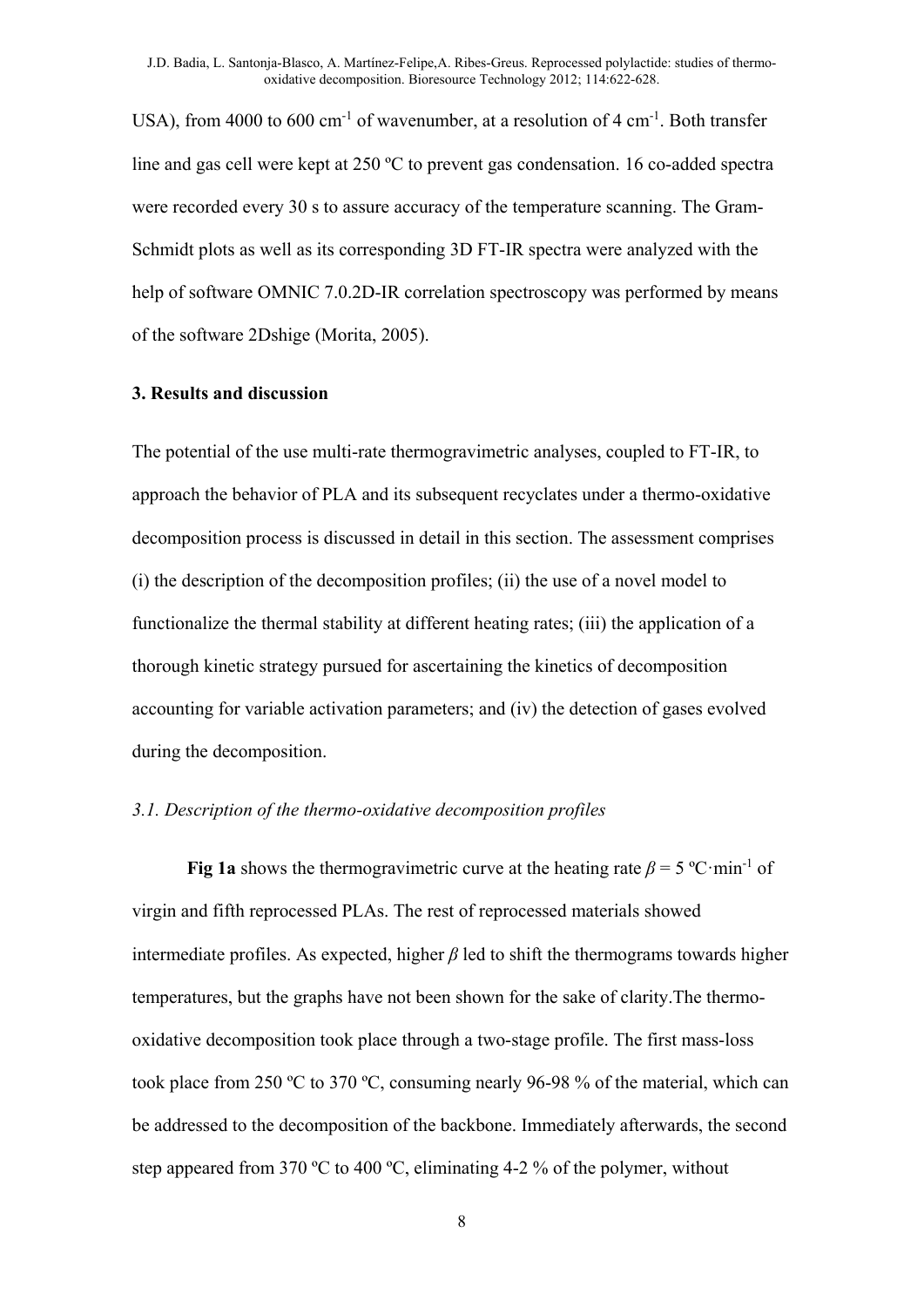presence of char, as can be seen in the inset of **Fig 1a**. As expected, lower temperatures than those used in inert conditions (Badia et al, 2012c) were necessary under an oxidizing environment. For further calculations, the second step under  $O<sub>2</sub>$  was considered negligible if compared with the main decomposition and therefore the study was focused on the first mass-loss region.

A complete description of the thermo-oxidative decomposition of PLA recyclates is given in terms of thermal stability, decomposition kinetics, and detection of evolved gases, as a first approach to be used in combustion facilities.



**Figure 1**. (a) Mass-loss profiles of virgin PLA and PLA reprocessed five times. Inset: detail of onset and endset of decomposition. (b) Application of the TDB model to fit the evolution of the characteristic thermogravimetric temperatures (0: onset, p: peak, e:

endset), for the case of virgin PLA.

*3.2. On the use of the TDB model to describe the thermal stability of PLA under any linear heating rate* 

With the aim of assessing the thermal stabilityof PLA and its further recyclates, the corresponding decomposition onset  $T_\theta$  and endset  $T_e$  temperatures were obtained by a tangential intercept method onto the thermogravimetric curves for the whole process.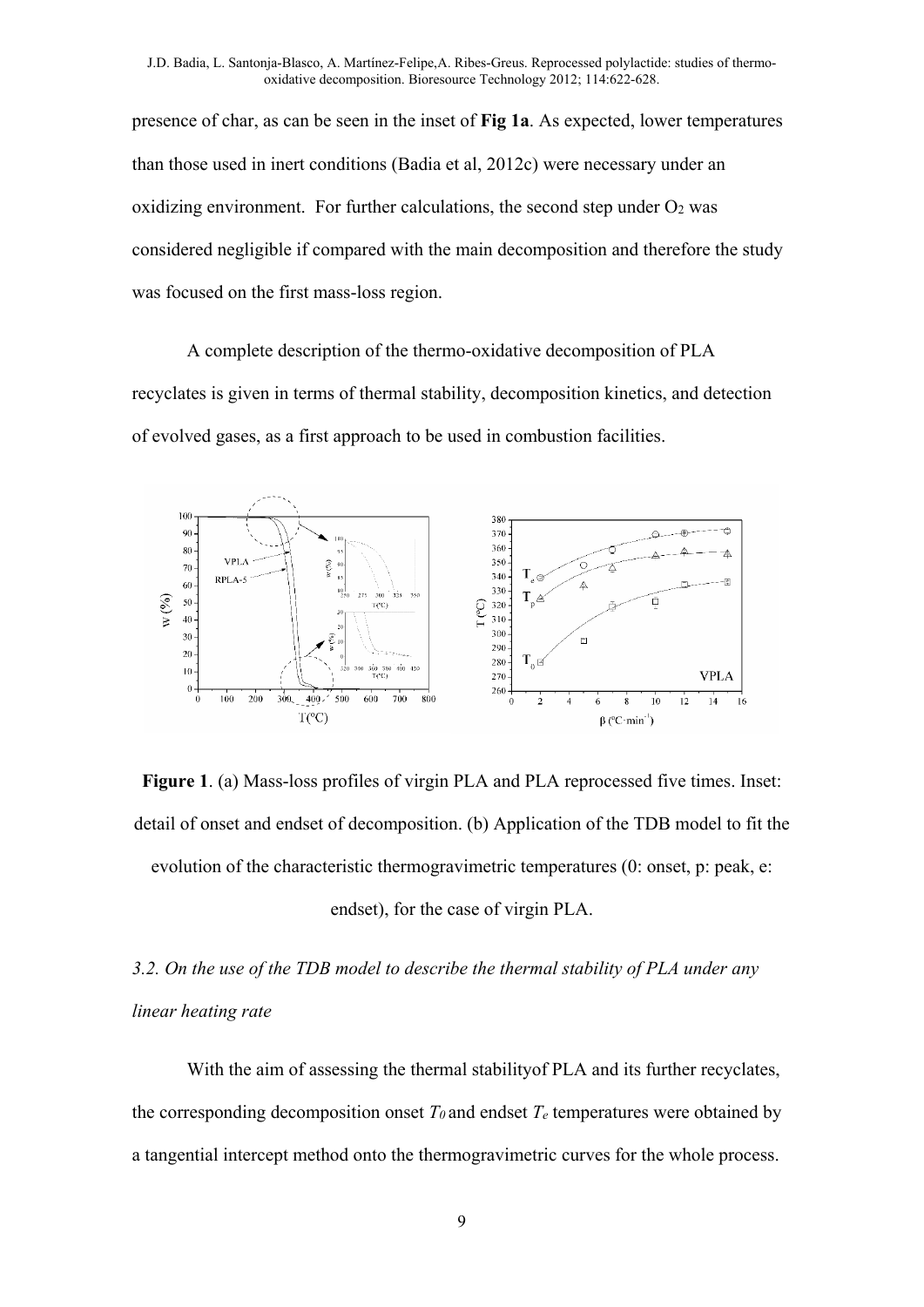Likewise, the temperature at the maximum decomposition rate, i.e. the peak temperature *Tp* of the differential thermogravimetric curve was also considered for all applied heating rates *β*. To help enhance the analysis of the influence of the *β* on the characteristic decomposition temperatures and functionalize the thermal stability of PLA under combustion processes, the so-called Thermal Decomposition Behavior *TDB* model given in Eq. (1) was proposed. An example of its validity <sup>1</sup> is shown in Fig. 1b for the case of VPLA.

$$
TDB(\beta) = a \cdot \left(1 + b \cdot e^{-k \cdot \beta}\right)^{-1}(1)
$$

In order to evaluate the differences in thermal stability under combustion conditions due to reprocessing, instead of choosing the experimental temperatures obtained at a specific *β*, the so-called onset Zero-Decomposition Temperature *ZDT0* was used, since this parameter is related to the trigger of the decomposition, and was obtained by extrapolating the *TDB* fitting of  $T_0$  to infinitely low  $\beta$  (Badia et al, 2012c). **Table 1** shows the results of the proposed procedure. A sharp increase in  $ZDT_0$  of  $\sim$  30 <sup>o</sup>C was registered from virgin PLA up to the second recyclate, dropping  $\sim$  50 <sup>o</sup>C when passed the third recyclate. A previous study by means of Differential Scanning Calorimetry (Badia et al, 2012b) showed that the influence of reprocessing on PLA structure formed shorter chains up to the third recyclate. Thus the apparition of new sites liable to  $O_2$  in the PLA structure may promote faster decomposition at lower temperatures at high reprocessing cycles, which may need lower temperatures to start their decompositions.

<sup>&</sup>lt;sup>1</sup>See results of fitting in the supplementary material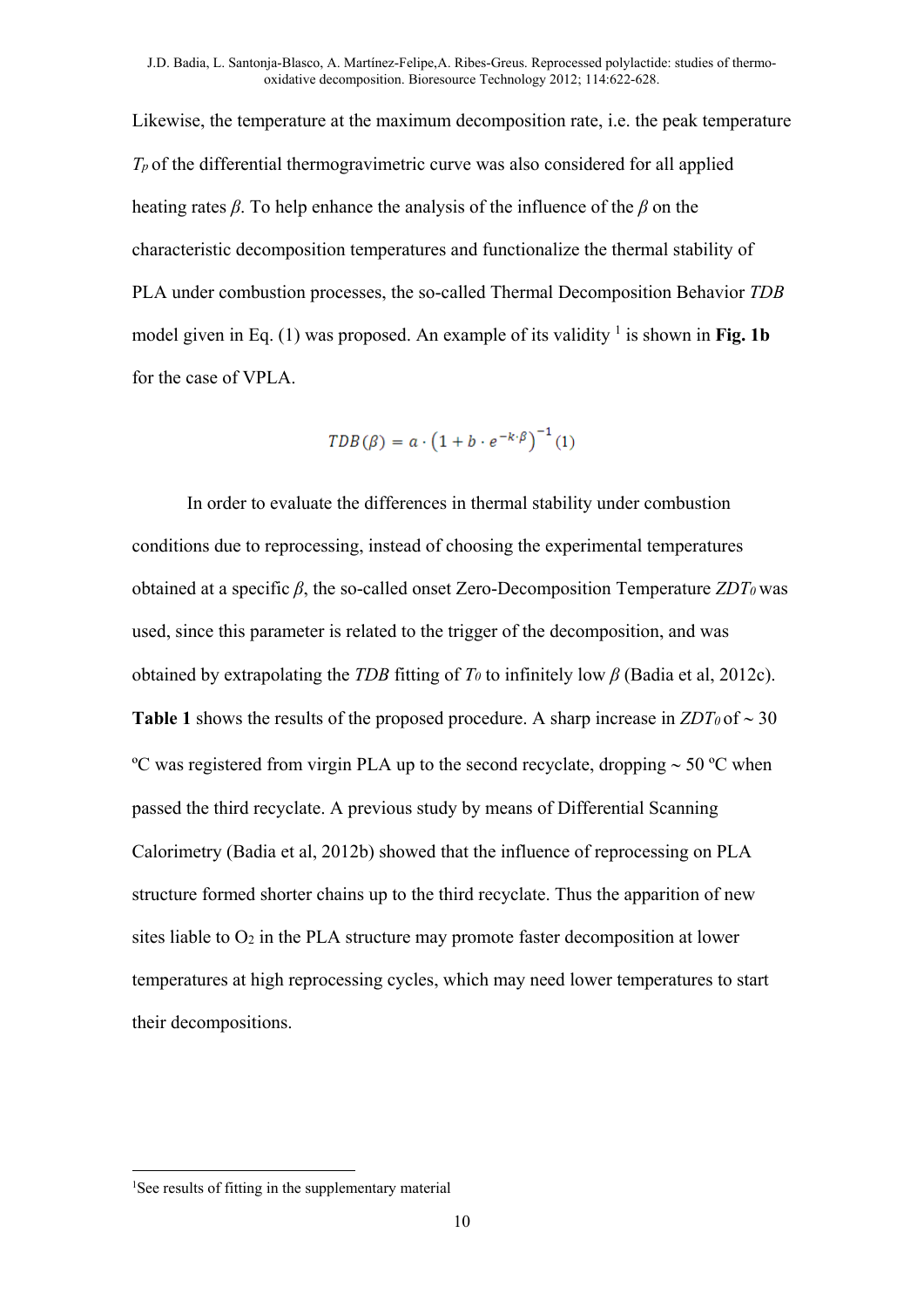**Table 1** Results of fitting T0=f(β) to Eq. (1), along with the onset Zero-Decomposition

|             |       | $\bf{a}$ |             | $\mathbf b$ |             | $\bf k$ |          |       |                    |
|-------------|-------|----------|-------------|-------------|-------------|---------|----------|-------|--------------------|
| Material    |       | value    | $\mathbf e$ | value       | $\mathbf e$ | value   | e        | $R^2$ | $ZDT_0(^{\circ}C)$ |
| <b>VPLA</b> |       | 340,9    | 1,45 %      | 0,34        | $0,53\%$    | 0,22    | 2,76 %   | 0,997 | 254.4              |
| $RPLA-1$    |       | 345,4    | $0,63\%$    | 0,35        | 0,34%       | 0,19    | $0,10\%$ | 0,993 | 255.8              |
| RPLA-2      | $T_0$ | 362,5    | 2,89 %      | 0,26        | $0,35\%$    | 0,09    | 3,17%    | 0,998 | 287.7              |
| RPLA-3      |       | 337,3    | $0,08\%$    | 0,45        | $1,02\%$    | 0,49    | $0,99\%$ | 0,998 | 232.6              |
| RPLA-4      |       | 340,1    | 0,92 %      | 0,36        | 1,38 %      | 0,31    | 2,36 %   | 0,929 | 250.1              |
| RPLA-5      |       | 339,2    | $1,12\%$    | 0,40        | 2,03 %      | 0,26    | 2,07%    | 0,965 | 242.3              |

Temperature obtained by extrapolating Eq (1) to  $\beta \rightarrow 0$ .

## *3.3. Studies on the kinetics of thermo-oxidative decomposition*

The intrinsic kinetics of solid-state decompositions, are usually described by a simplified reaction pathway in terms of three parameters: apparent activation energy *Ea*, pre-exponential factor *A* and kinetic function  $f(\alpha)$  with reaction order *n*, conforming the so-called kinetic triplet. In this section, the results of the application of a detailed strategy are shown, according to the following steps: (i)the application of isoconversional methods to assess the evolution of the apparent activation energy, along with the proposal of a novel model to mathematically describe this evolution; (ii) the evaluation of the kinetic model, in terms of variable apparent activation energy and reaction order; (iii) the assessment of the variation of the pre-exponential factor, in order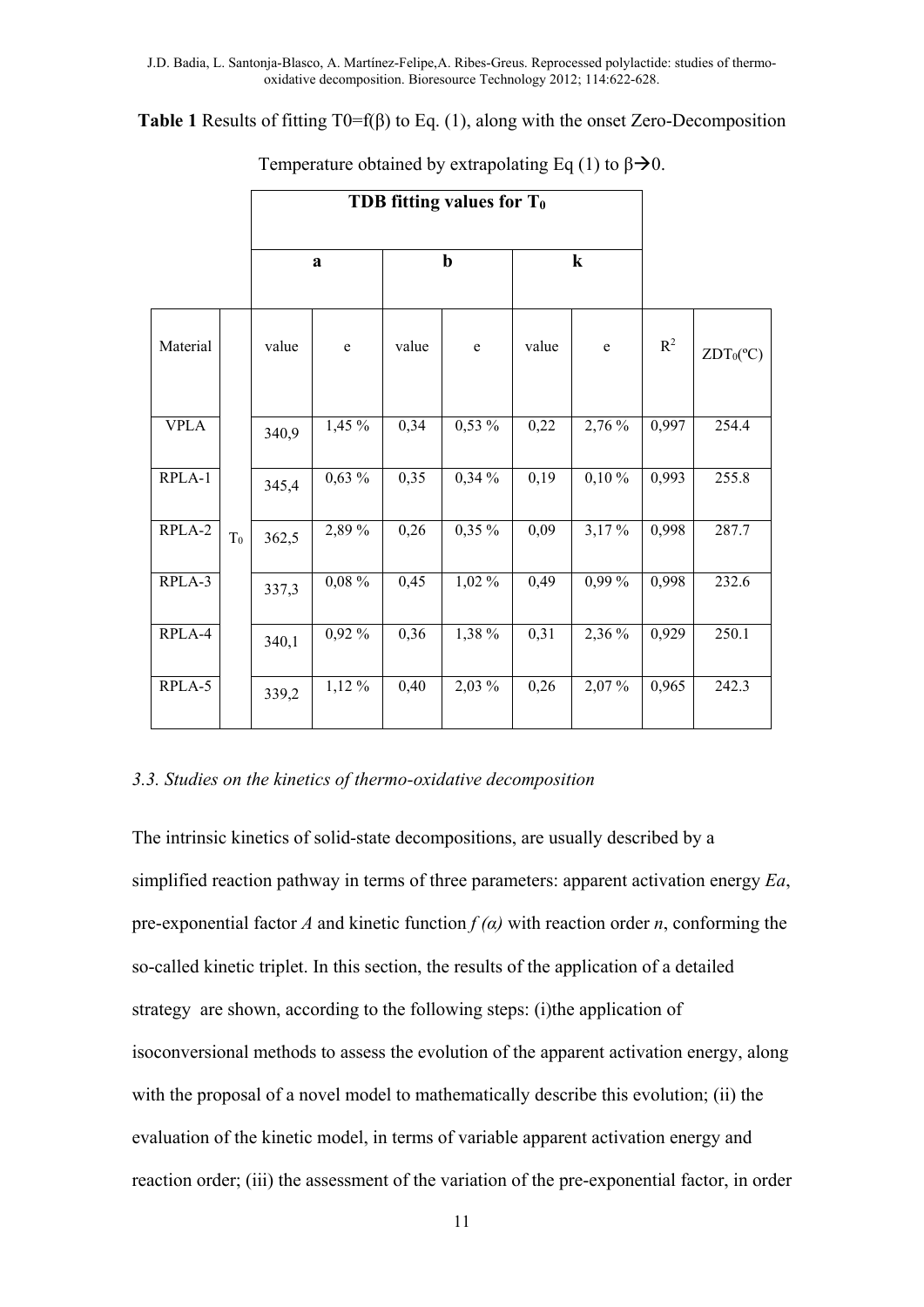to complete the kinetic triplet. As a result, instead of a kinetic triplet comprised by three constant parameters, this methodology provides the variation of the kinetic triplet along the decomposition process. Finally, the differences between the decomposition of virgin PLA and its recyclates are discussed.

### *3.3.1. Evolution of the apparent activation energy*

A significant variation in activation energy (*Eaα*) along the conversion range *α* (*α*= (*m0*  $m_t$ / $(m_0-m_\infty)$ , where *m* was the mass and subscripts *0*, *t* and  $\infty$  stand for initial, actual and final, respectively), was found, as shown in **Figure 2**. This variation was detected by the application of three suitable integral isoconversional methods,namelylinear Flynn-Wall-Ozawa (*FWO*) (Flynn and Wall, 1966) (Ozawa, 1970), linear Kissinger-Akahira-Sunose(*KAS*) (Kissinger, 1957) (Akahira and Sunose, 1971),and non-linear Advanced Isoconversional Method (*AIC*) (Vyazovkin, 1997). As can be seen in **Fig 2a**, the three methods offered similar *Eaα* values for the assessment of virgin PLA, showing a good coincidence along the decomposition reaction, as also obtained for the rest of reprocessed materials.**Fig2b** and **2c** show the evolution of the *Ea<sup>α</sup>* averaged from the application of the three isoconversional methods at each *α*, while **Table 2** gathers the averaged *Ea* values obtained by each method averaged along the whole *α* range. The *Ea<sub>a</sub>* behaved increasing from values  $\sim$  40 -60 kJ·mol<sup>-1</sup> at low conversions  $\alpha$  to values  $\sim$  $150 - 170 \text{ kJ·mol}^{-1}$  at the end of the decomposition. It should be pointed out that the large obtained deviation values ( $\epsilon$  18-40 %) did not permit to apply a simplified kinetic triplet (Badia et al, 2012c) that is, with constant activation parameters, and therefore the variation of *Ea*, *A* and *n* in  $f(\alpha)$  was considered.

12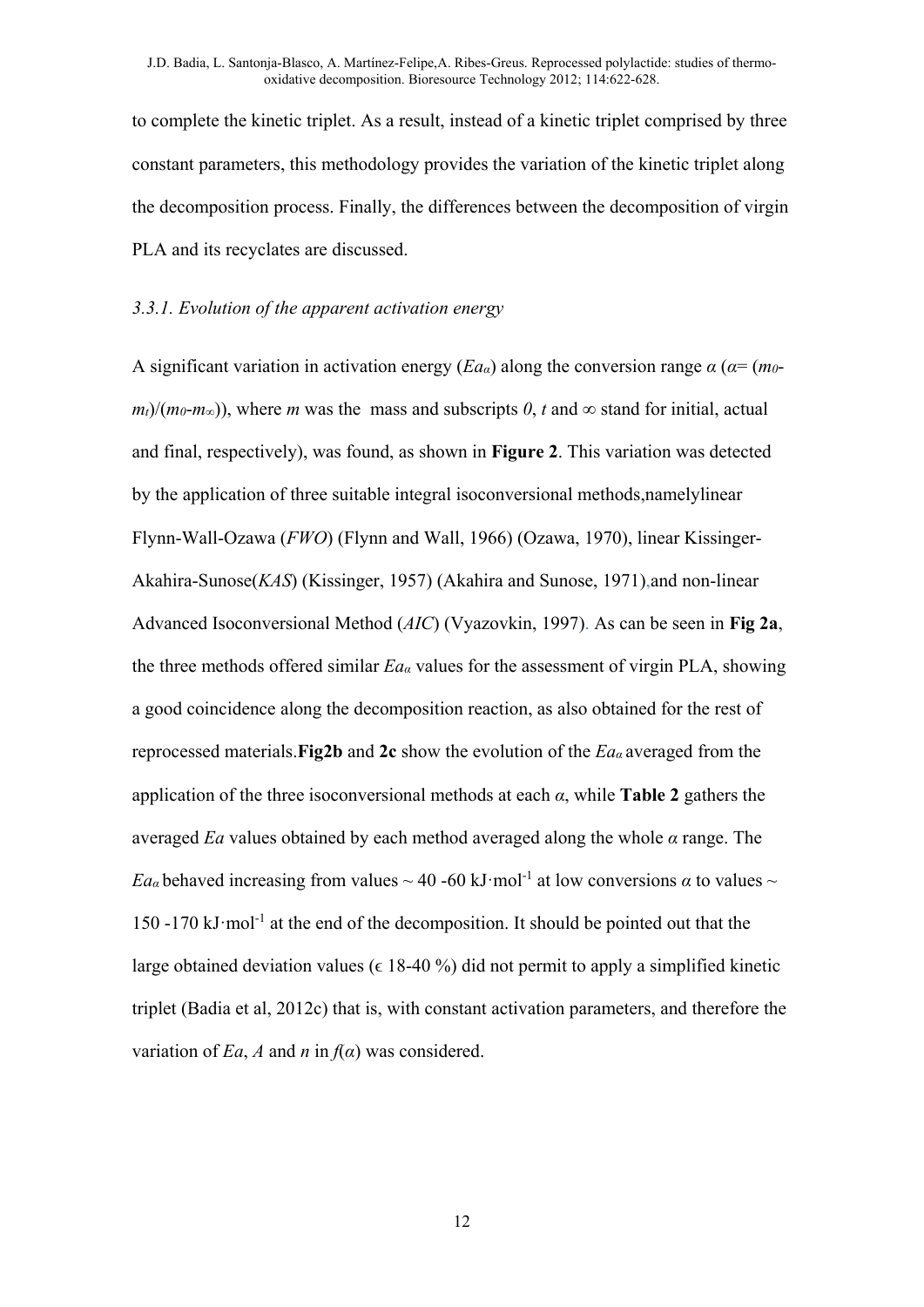

**Figure 2**.(a) Apparent Ea obtained for VPLA by means of FWO, KAS and AIC methods; (b) Average isoconversional activation energy of VPLA, RPLA-1 and RPLA-2; (c) Evolution of average isoconversional activation energy for RPLA-3, RPLA-4 and

RPLA-5.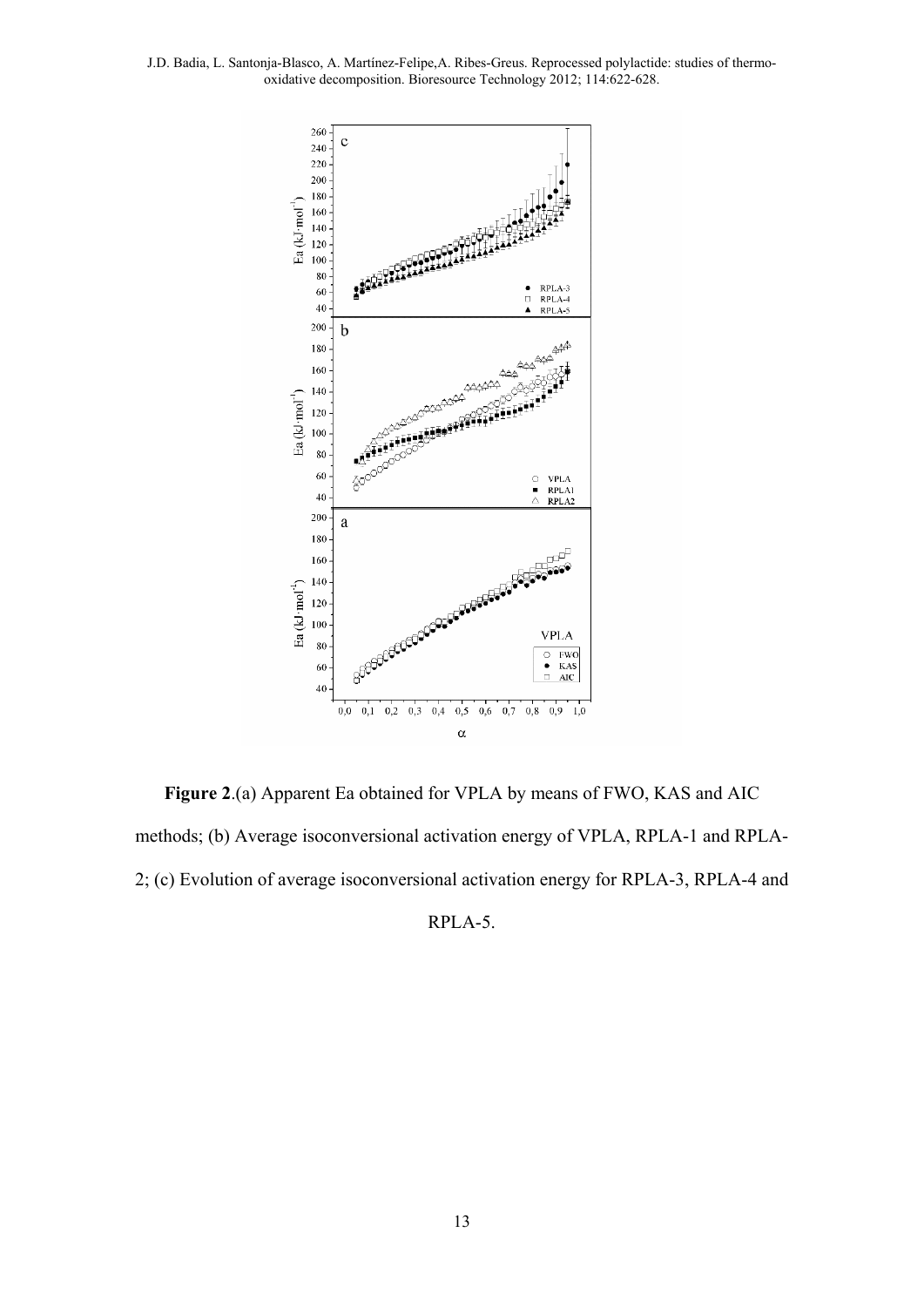**Table 2**.Average activation energy along the thermo-oxidative decomposition process,

|             | Activation energy averaged from the $\alpha$ range |      |                                 |      |                                 |          |  |  |  |  |
|-------------|----------------------------------------------------|------|---------------------------------|------|---------------------------------|----------|--|--|--|--|
|             | <b>FWO</b>                                         |      | <b>KAS</b>                      |      | AIC                             |          |  |  |  |  |
| Material    | $E_{a}$ (kJ·mol <sup>-1</sup> )                    | g(%) | $E_{a}$ (kJ·mol <sup>-1</sup> ) | g(%) | $E_{a}$ (kJ·mol <sup>-1</sup> ) | $g(x_0)$ |  |  |  |  |
| <b>VPLA</b> | 101                                                | 30.7 | 96                              | 31.2 | 112                             | 25.0     |  |  |  |  |
| RPLA-1      | 106                                                | 19.8 | 102                             | 21.5 | 97                              | 23.7     |  |  |  |  |
| RPLA-2      | 127                                                | 30.6 | 123                             | 33.3 | 120                             | 31.0     |  |  |  |  |
| RPLA-3      | 114                                                | 29.8 | 116                             | 28.4 | 103                             | 27.3     |  |  |  |  |
| RPLA-4      | 121                                                | 21.8 | 119                             | 19.6 | 114                             | 18.5     |  |  |  |  |
| RPLA-5      | 97                                                 | 27.8 | 92                              | 30.4 | 89                              | 39.3     |  |  |  |  |

as obtained by different isoconversional methods.

The physical meaning underlying the evolution of the apparent activation energy has been a matter of profuse debate (Galwey, 2003) (Vyazovkin, 2003). It seems reliable to understand that the increase of *Eaα* is consistent with the decomposition of the residual material which is becoming more refractory as temperature increases (Vyazovkin et al, 2011). In any case, the mathematical characterization of its evolution may help control its kinetics. In order to define the evolution of *Eaα* throughout the thermo-oxidative decomposition process, a powered equation was chosen, based on the *Freundlich* model (Freundlich, 1928) for growing behaviors, according to Eq. (2):

$$
Ea(\alpha) = Ea_o^* + \sum_i b_i \cdot \alpha^{p_i} \qquad (2)
$$

,where *i* was the number of slopes in the curve,  $Ea^*$  *o* a fictive activation energy at  $\alpha = 0$ , *b* a fitting parameter and *p* a power that accounted for the shape of the curve; whether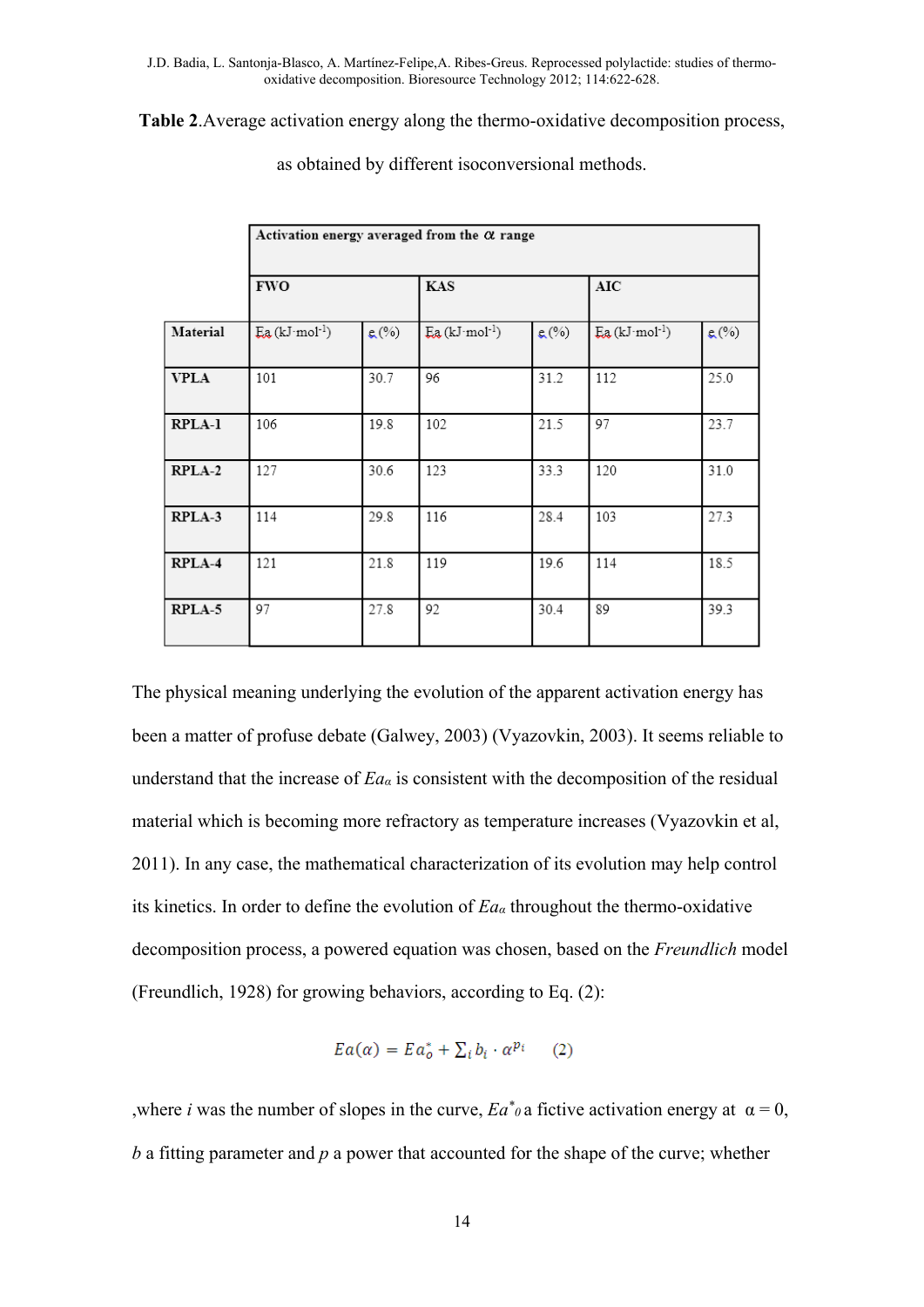*p*< 1, the increase is decelerative, and if *p*> 1, the increase is accelerative. **Table 3**  shows the powers resulted from the fitting of Eq. (2) to the *Eaα* evolution of all materials. Generally, two slopes could be considered, as described by *Ea<sup>α</sup>* in Figs 2b and 2c, and thus i=1,2 in Eq. (2). As can be seen, virgin PLA only showed a decelerative curve, while the recyclates started with a decelerative trend and presented a change in tendency at advanced conversions, rapidly increasing its *Eaα* in an accelerative fashion. Accordingly, it can be also observed how the smaller *p1* the faster initial increases and vice versa, as clearly happened from VPLA to RPLA-2; on the other hand, the smaller  $p_2$  the brusquer changes in tendency to faster  $E_a$  increases along the reaction, as shown for RPLA-3 to 5. The functionalizing of *Eaα* will be useful for further analysis in which the variation of the activation energy is considered.

|               |       |      | <b>ACTIVATION ENERGY / Ea</b> | PRE-EXPONENTIAL FACTOR / InA |           |       |      |                |      |           |
|---------------|-------|------|-------------------------------|------------------------------|-----------|-------|------|----------------|------|-----------|
|               | $p_1$ |      | p <sub>2</sub>                |                              | $R^2$ (%) | $p_1$ |      | P <sub>2</sub> |      | $R^2$ (%) |
| Material      | value | g(%) | value                         | g(%)                         |           | value | g(%) | value          | g(%) |           |
| <b>VPLA</b>   | 0.791 | 2.61 | ---                           |                              | 99.82     | 0.746 | 2.82 |                |      | 99.64     |
| <b>RPLA-1</b> | 0.591 | 6.39 | 9.352                         | 7.81                         | 99.85     | 0.672 | 7.99 | 9.467          | 8.30 | 99.80     |
| RPLA-2        | 0.413 | 2.46 | 11.783                        | 2.89                         | 99.06     | 0.399 | 7.22 | 10.63          | 4.11 | 99.64     |
| RPLA-3        | 0.746 | 6.55 | 5.737                         | 8.40                         | 99.82     | 0.712 | 7.86 | 5.732          | 8.51 | 99.79     |
| RPLA-4        | 0.357 | 8.40 | 8.294                         | 3.96                         | 99.81     | 0.342 | 7.08 | 10.47          | 4.23 | 99.68     |
| RPLA-5        | 0.807 | 6.93 | 7.545                         | 6.10                         | 99.79     | 0.775 | 7.65 | 7.377          | 6.52 | 99.69     |

**Table 3**. Results of fitting of Ea and lnA to Eq. (2)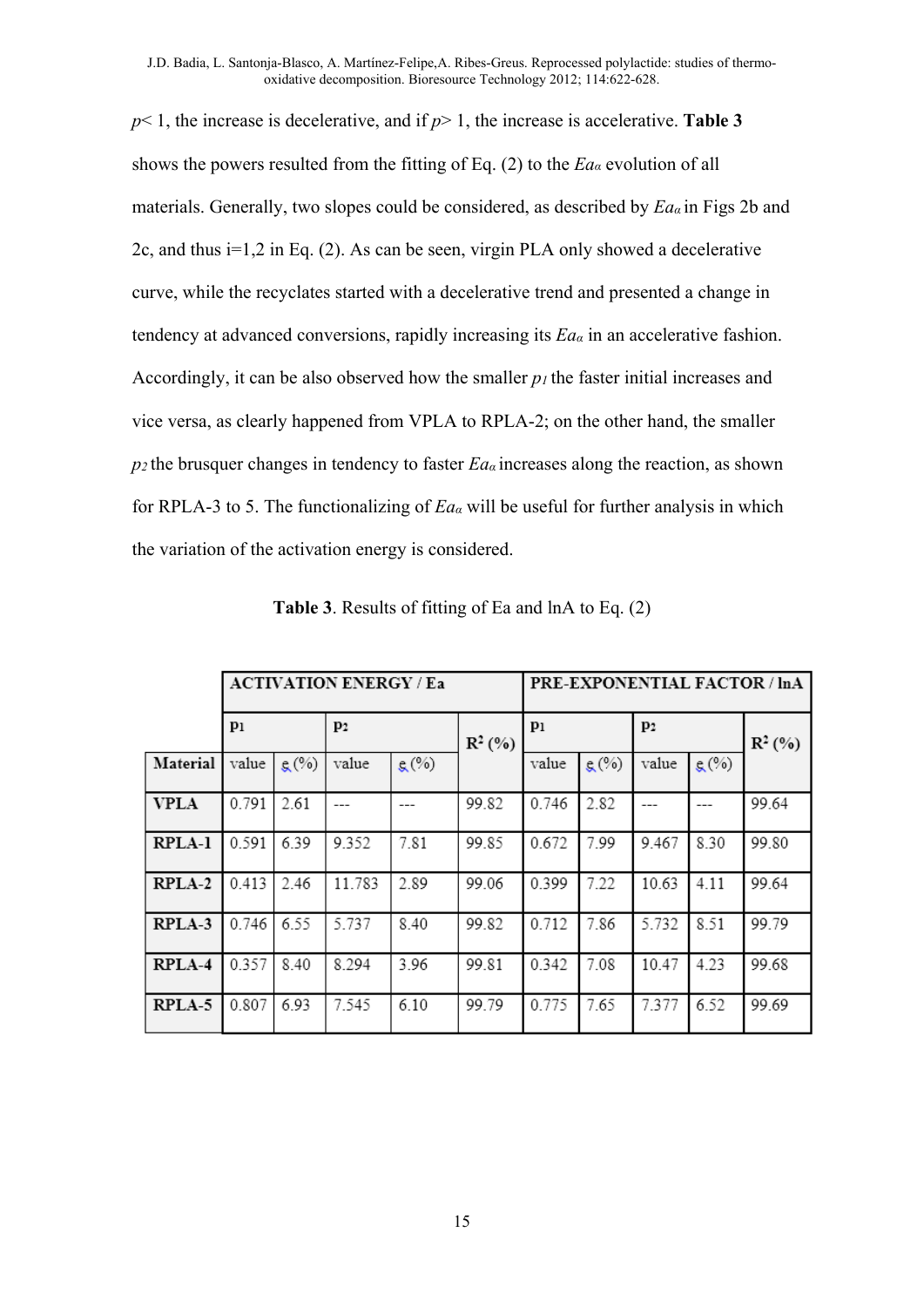## *3.3.2. How to obtain the kinetic model with varying Ea?*

The next step in order to complete the kinetic triplet was to achieve the mathematical model of the decomposition that should best describe the combustion process along the valorization process. Thus, the kinetic function  $f(\alpha)$  was approachedby the use of reduced differential Master-Plots *MPfe* (Gotor et al, 2000). Eq. (3) was thus used for determining which family of theoretical curves *MPft*, namely, nucleation and growth  $(A_n)$ , n-order reaction  $(F_n)$ , reaction-controlled  $(R_n)$  and diffusioncontrolled (*Dn*) -see description elsewhere (Khawan and Flanagan, 2006)- was more suitable to describe the experimental behavior of virgin and reprocessed PLAs facing combustion.

$$
\Phi(f,\alpha) = \sum_{\beta} \left( \sum_{\alpha=0}^{1} [MPf_t(\alpha) - MPf_{\epsilon}(\alpha)]^2 \right); \Delta \alpha = 0.025; \forall f \text{ (3)}
$$

The minimization of  $\Phi$  in Eq. (3) was achieved by the model  $A_n$ , with *n* ranging from 2 to 4 depending on the heating rate *β* of the analysis, as shown in **Table 4**. **Fig 3**  shows the abacus of the theoretical differential master plots in comparison with those experimental for VPLA and RPLA-1, as an example of the accuracy of this methodology to predict the model of decomposition.

 $(3)$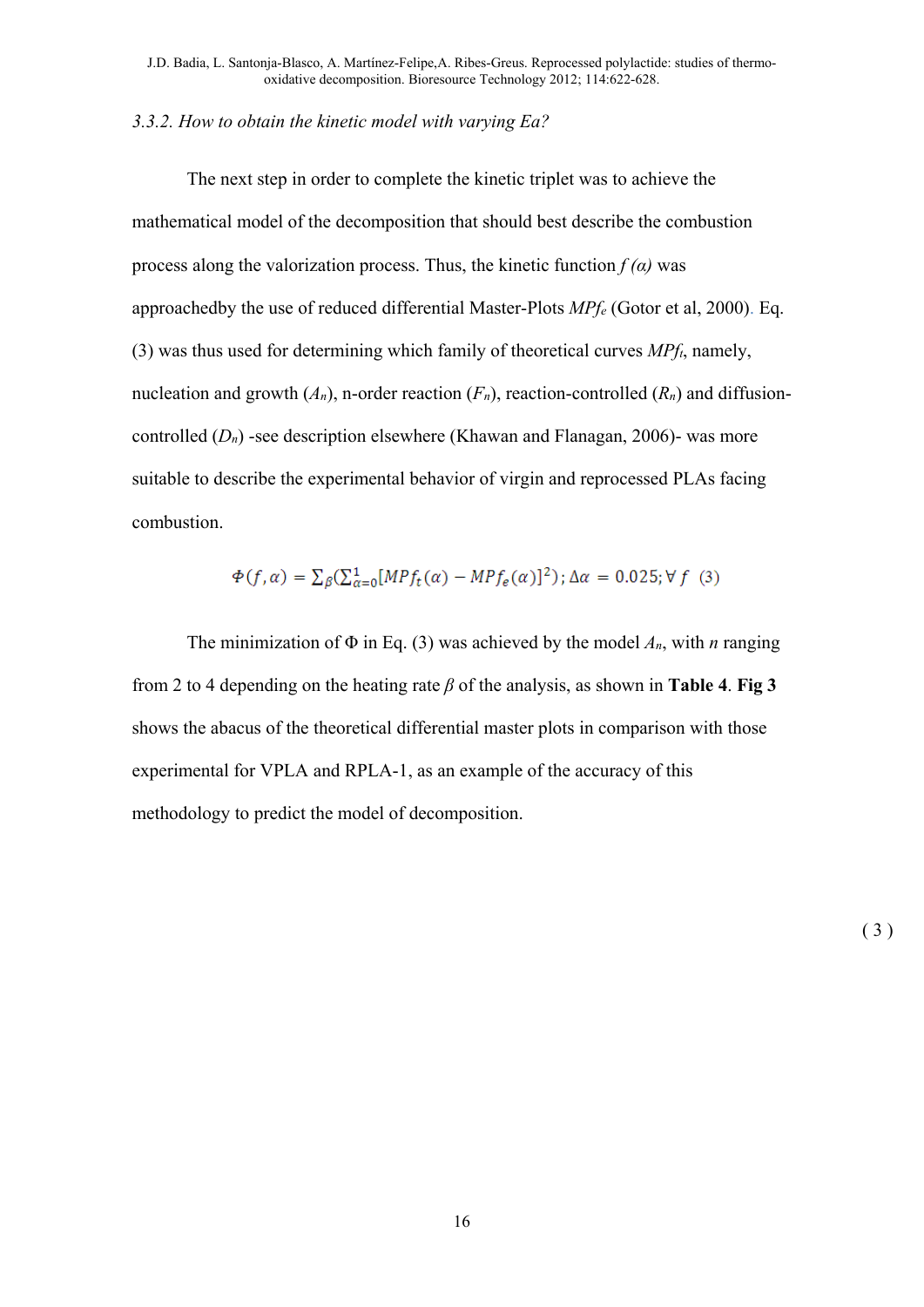**Table 4**.nβ :Values of n of the Anmodel found for the thermo-oxidative decomposition

of PLA and its recyclates at different β; n' : average of nβ ; n'' : values obtained from

|               | n <sub>β</sub>                  |     |     |     |     |     |      |                   |      |
|---------------|---------------------------------|-----|-----|-----|-----|-----|------|-------------------|------|
|               | $\beta$ (°C·min <sup>-1</sup> ) |     |     |     |     |     | n'   | $n$ <sup>22</sup> |      |
| Material      | $\overline{2}$                  | 5   | 7   | 10  | 12  | 15  |      | average           | g(%) |
| <b>VPLA</b>   | 2.0                             | 2.5 | 2.5 | 2.5 | 3.0 | 3.0 | 2.58 | 2.65              | 6.2  |
| <b>RPLA-1</b> | 2.0                             | 2.0 | 2.5 | 2.5 | 3.0 | 3.0 | 2.50 | 2.41              | 6.9  |
| RPLA-2        | 2.0                             | 2.0 | 2.5 | 2.5 | 2.5 | 3.0 | 2.41 | 2.26              | 6.5  |
| RPLA-3        | 2.0                             | 2.5 | 2.5 | 2.5 | 3.0 | 4.0 | 2.76 | 2.76              | 5.3  |
| RPLA-4        | 3.0                             | 3.0 | 3.0 | 4.0 | 3.5 | 4.0 | 3.40 | 3.49              | 6.8  |
| RPLA-5        | 2.5                             | 2.5 | 3.0 | 4.0 | 4.0 | 4.0 | 3.33 | 3.38              | 6.4  |

the minimization method, using Eq (4).



**Figure 3**.Master plots based on the differential form of the general kinetic law compared to experimental data obtained for thermo-oxidative decomposition of VPLA (hollow circles) and RPLA-1 (full circle). Kinetic models: An (nucleation and growth, solid black lines), Fn (n-order reactions, solid grey lines), Rn (reaction-controlled,

pointed lines), Dn (diffusion-controlled, dashed lines)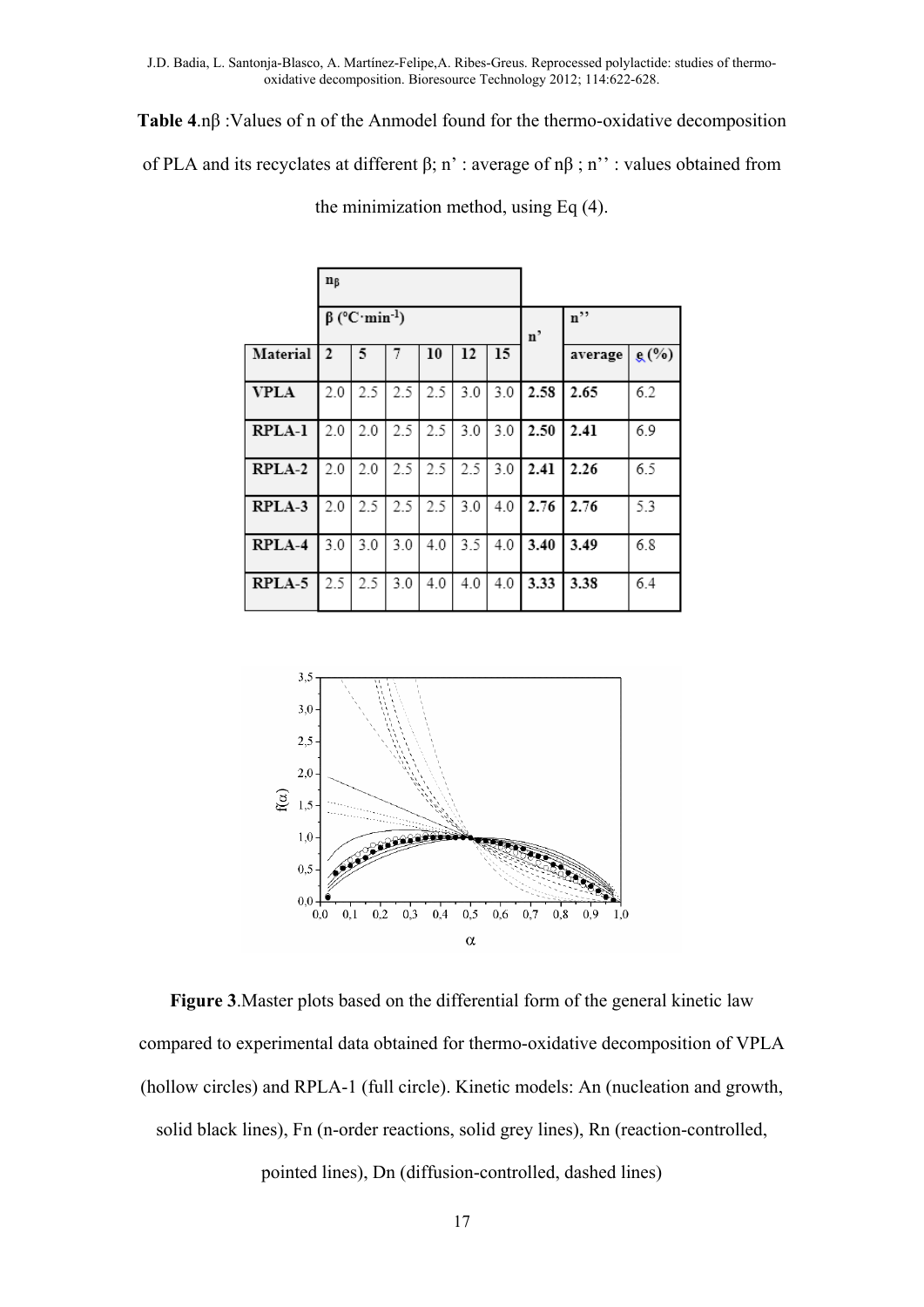The next step consisted in determining the value of *n* for each conversion degree *α*, which was achieved by the minimization of ξ in Eq. (4), being *i* the counter of the *h* experiments carried out at different heating rates *β* . This equation compared the *Ea<sup>α</sup>* obtained by the isoconversional methods to the *Ea* given by the Coats-Redfern (Coats and Redfern, 1964) method in Eq. (5), using the mathematical expression of the kinetic model *An*, and took into account the *Perez-Maqueda et al* criterion (Pérez-Maqueda et al, 2002); that is, the independence of the activation parameters on *β*.Since the analysis was performed at particular *α* values, considering all results obtained at all *β*, the analysis could be considered also isoconversional.

$$
\xi(n,\alpha) = \sum_{i}^{h} \left| (-R) \cdot \frac{d}{dT} \left( \frac{\ln \left( \beta_i \cdot T^{-2} \left( -\ln(1-\alpha) \right)^{\frac{1}{n}} \right)}{T^{-1}} \right) - Ea_{\alpha} \right| (4)
$$

**Fig 4** shows the evolution of *n* along the *α* range, which could be assumed to be almost constant within a confidence margin lower than 7%, as shown by *n''* in **Table 3**.Therefore, the suitability of the model *An* was strengthened. In addition, the possibility of using *n'* (average of *nβ,* those are, the *n* individually obtained for each material at each heating rate *β*) was remarked, since closer values to those given by the analytical procedure (*n''*) were obtained, thus permitting to continue the calculations with less time-consuming computations.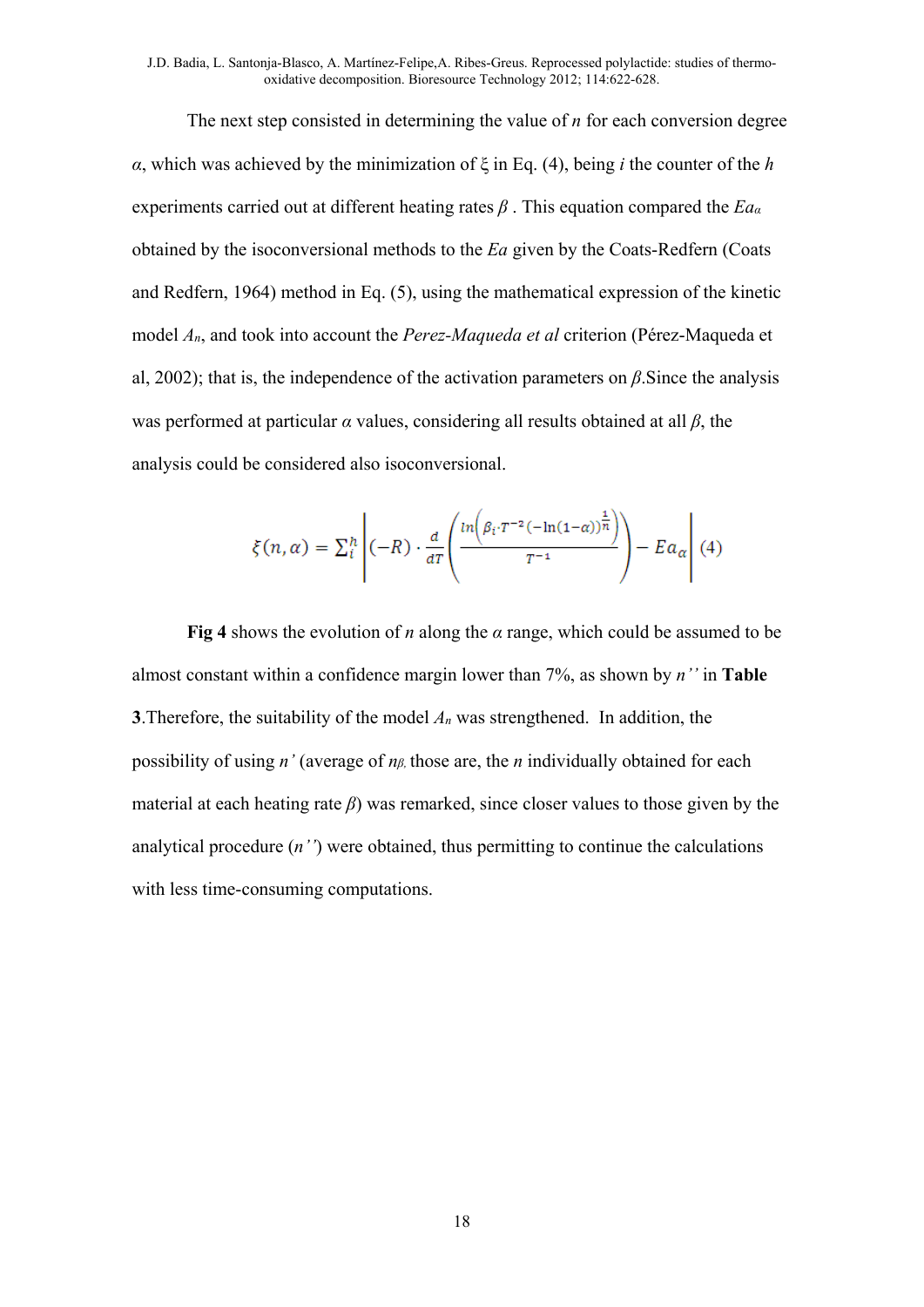

**Figure 4**. Evolution of n in the An model of thermo-oxidative decomposition of virgin PLA and its successive recyclates. The number is the average of data (n'' in Table 3)

*3.3.3 Closing the kinetic triplet: pre-exponential factor* 

Finally, the evolution of the pre-exponential factor along the  $\alpha$  decomposition range  $(hA_{\alpha})$  was also isoconversionally obtained from the intercept at the origin in Eq. (5), considering the data at all heating rates *β*.

$$
\left[ln \frac{\beta \cdot (-\ln(1-\alpha))^{\frac{1}{n}}|_{\alpha}}{T^2}\right]_y = ln \frac{A_{\alpha} \cdot R}{E a_{\alpha}} + \frac{E a_{\alpha}}{R} \cdot \left[\frac{1}{T}\right]_x(5)
$$

**Fig5a** shows the evolution of *lnAα* for VPLA and RPLA-2 as example. The rest are not presented to prevent overlapping curves. It can be seen how *lnAα* was strongly connected to the behavior of *Eaα*, since both presented similar profiles along the *α* range. Therefore, one may suggest that the application of Eq. (2) might also be suitable for fitting the experimental data and thus provide a mathematical description of *lnA<sup>α</sup>* evolution. The accuracy of the fitting can be seen at **Fig 5a** and assessed at **Table 2**. The powers *p1* and *p2* were of the same order than those obtained for *Eaα*, thus permitting the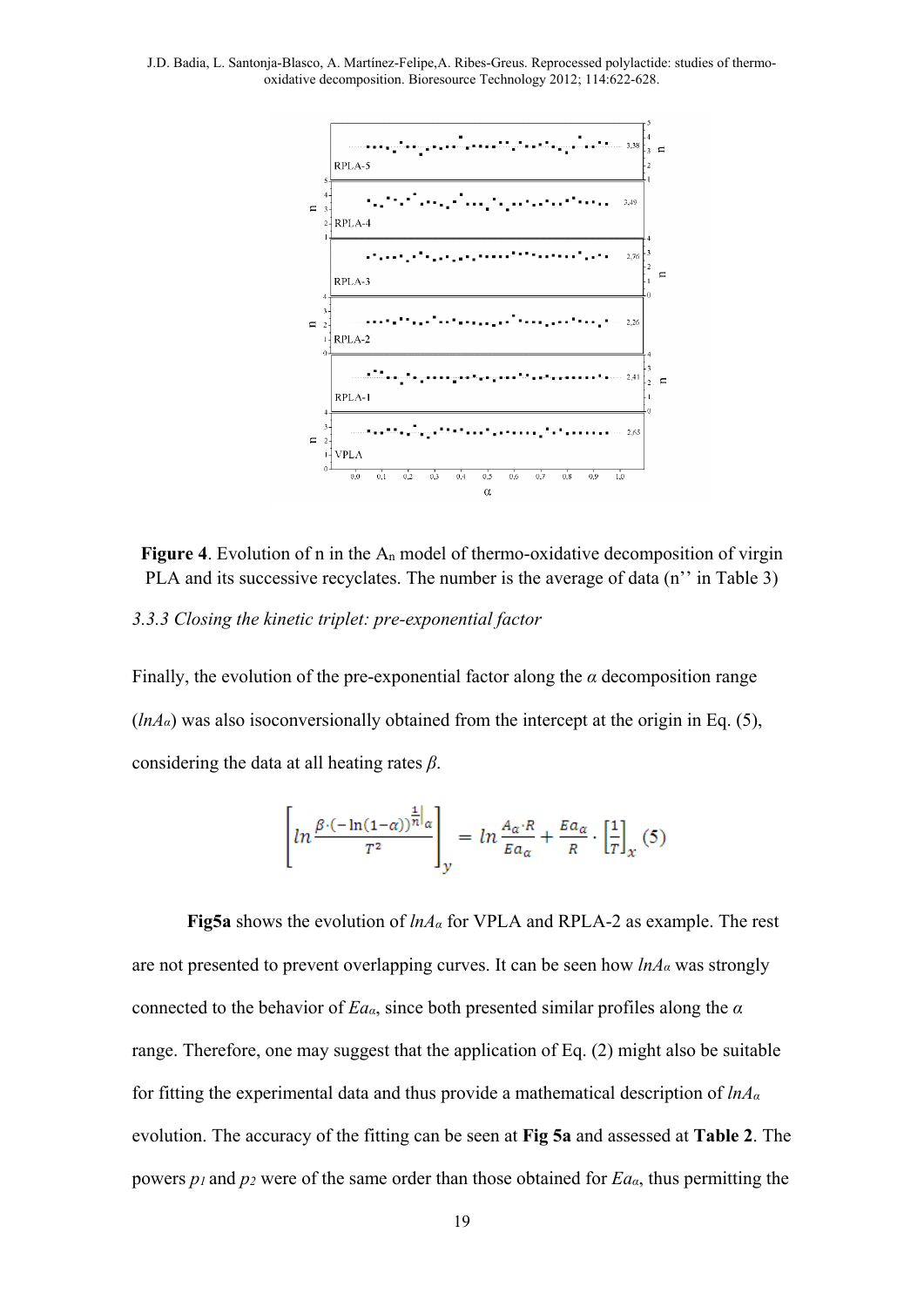use of the powers previously obtained for *Eaα* as initialization values in the iteration process of the fitting of *lnAα*.



**Figure 5**. (a)lnA evolution given for VPLA and RPLA-2 as an example of the goodness of fitting of Eq. (2) to explain its behavior along the  $\alpha$  range. Hollow symbols: obtained

lnAα values; dashed lines: computed fittings.(b) Comparison of experimental DTG curves (symbols) to computed kinetic functions (dashed lines) obtained from the kinetic methodology.

Finally, the kinetic triplet was completed and the mathematical description of the combustion process of PLA and its recyclates was resolved. **Fig 5b** shows for virgin PLA the comparison between the experimental points of the differential thermogravimetric curve in terms of conversion degree, and the mathematical description obtained by the kinetic analysis for variable activation parameters. Similar results were found for the rest of recyclates. The proposed methodology thus stands out as a suitable and effective tool to model the kinetic behavior of virgin and reprocessed PLA under thermally-induced energetic valorizations.

# *3.3.4. Effects of reprocessing on the decomposition kinetics of PLA.*

Results concluded that virgin PLA and its recyclates followed an *An* kinetic model (growth of previously formed nuclei) during their combustion. This kind of kinetic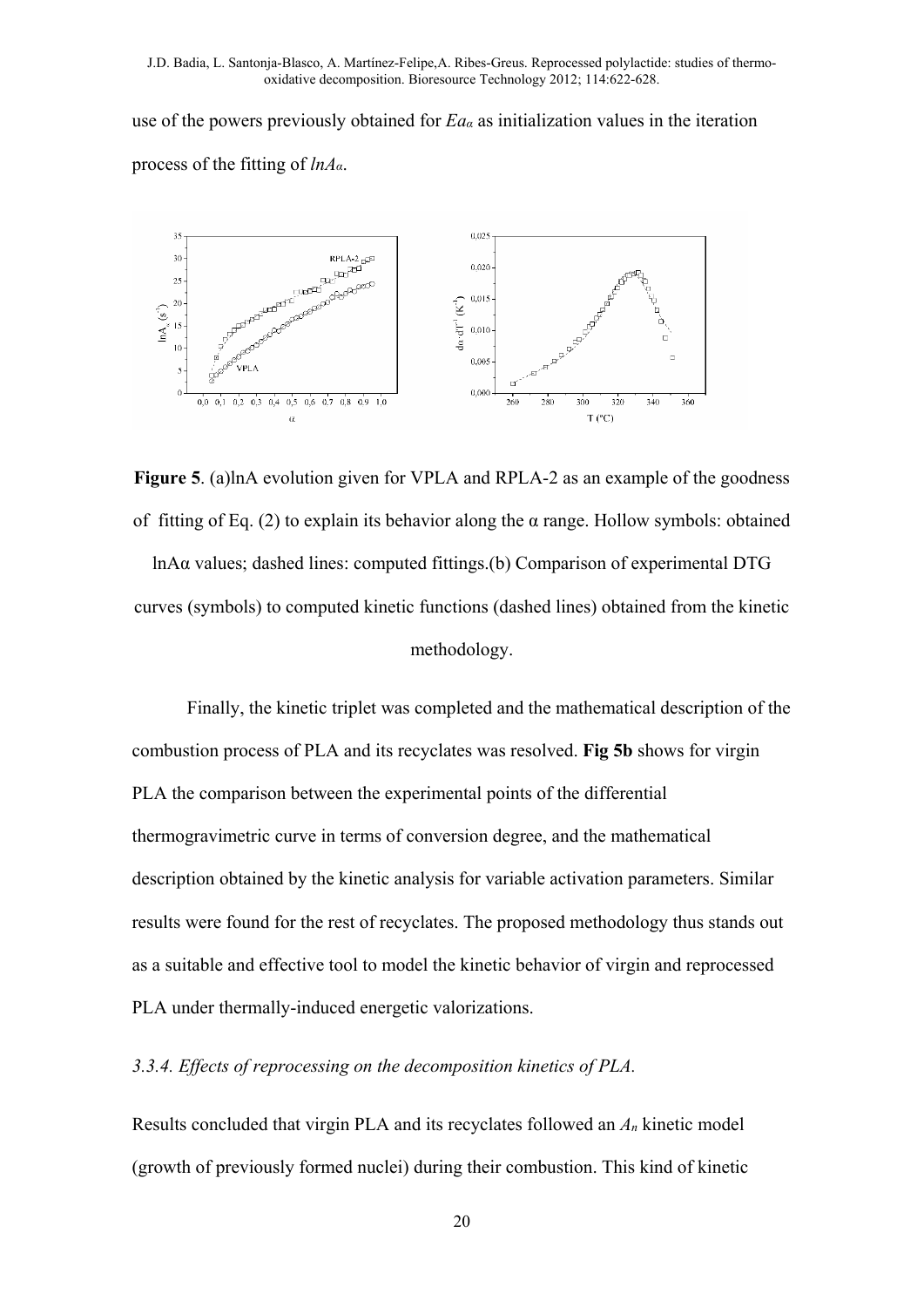model is scarcely reported in studies dealingwith thermal decomposition processes of polymers -see discussion elsewhere (Badia et al, 2010)-. However, the model *An* indicates the presence of active zones more chemically liable to thermo-oxidative decomposition, which activate the formation and growth of gas bubbles in the polymer melt**.**

With regards to the evolution of the apparent activation energy,, as expected, the  $Ea_{\alpha}$  needed to trigger the decomposition under oxidative conditions was lower than under inert conditions, i.e. pyrolysis(Badia et al, 2012c), since the reactions were enhanced by oxidation processes which led to the formation of radical species such as carboxylic-ended species that accelerated the decomposition (Bikiaris and Karayannidis, 1999) (Liu et al, 2006). Concerning the differences in *Ea<sup>α</sup>* among virgin material and recyclates facing the thermo-oxidative decomposition, it was assessed in terms of the apparent activation energy at the initial stages of combustion. For instance, selecting the  $Ea_{\alpha}$  at a conversion rate of 0.2 (that is,  $Ea_{0.2}$ ), a similar profile than that shown by the onset Zero-decomposition Temperature *ZDT0* at the studies of thermal stability was found. An increase up to the second recyclate was registered, which was not followed by the successive reprocessed materials, which kept their *Ea0.2* at lower values. Thus the apparition of reaction sites liable to  $O<sub>2</sub>$  in the PLA structure promoted the decomposition with less demanded energy from the third reprocessing cycle on, also pointing out the feasibility of combustion to valorize highly reprocessed polylactide.

#### *3.4.Evolved Gases Analysis by in-line FT/IR*

Finally, to exploit the potential of TGA to simulate the thermo-oxidative decomposition of PLA under combustion conditions, the emission of gases was monitored by in-line FT-IR analysis. Main detected evolved species were: carbon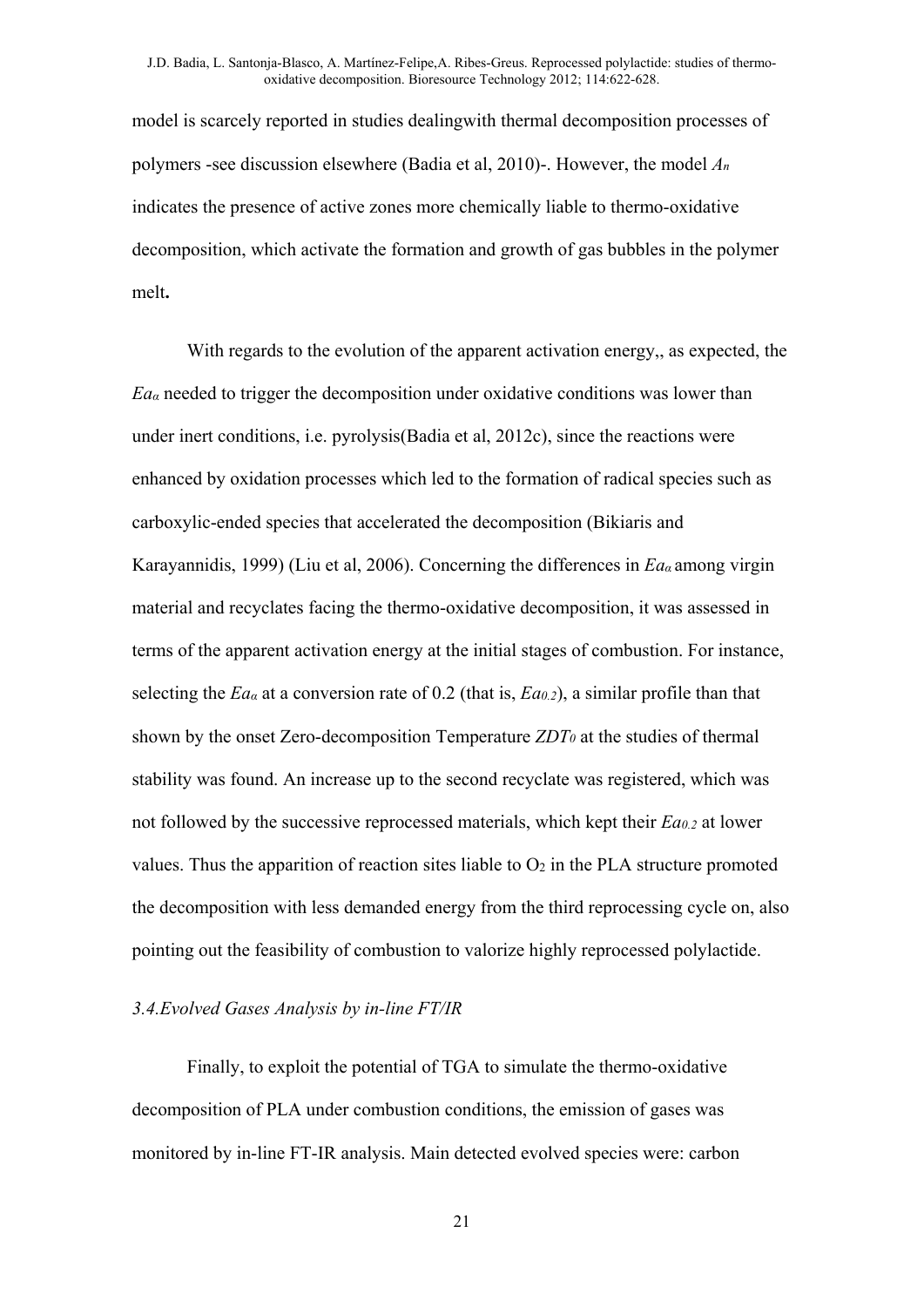dioxide  $[2349 \text{ cm}^{-1} \text{v}_{as}(\text{O=C=O)}]$ ;carbon monoxide  $[2174/2116 \text{ cm}^{-1}]$ 

υ(C≡O)];acetaldehyde [2968 cm-1υ(CH3), 2740 cm-1υ(CHO), 1762 cm-1υ(C=O), 1414/1371 cm<sup>-1</sup> $\delta$ (CH<sub>3</sub>) and 1127 cm<sup>-1</sup> v(C-O)];acetic acid [3586 cm<sup>-1</sup> v(H-O), 1778 cm<sup>-1</sup> υ(C=O)] which may be formed by oxidation of acetaldehyde;short-chain acids and their dimers and trimers [3589 cm<sup>-1</sup> υ(OH), 2952 cm<sup>-1</sup> υ(CH<sub>2</sub>), 2816 cm<sup>-1</sup> υ(CH), 1778 cm<sup>-1</sup> υ(C=O), and 1164/1107 cm-1 υ(C-O)] (Vogel and Siesler, 2008);and traces of lactide[3008 cm<sup>-1</sup>υ(CH), 2952 cm<sup>-1</sup>υ<sub>as</sub>(CH<sub>3</sub>), 2893 cm<sup>-1</sup>υ<sub>s</sub>(CH<sub>3</sub>), 1796 cm<sup>-1</sup>υ(C=O), 1365 cm<sup>-1</sup>  $\delta$ (CH<sub>3</sub>), 1248/1108 cm<sup>-1</sup>v(C-O-C) and 932 cm<sup>-1</sup>corresponding to the ring skeletal vibration] and water [3900-3400 cm<sup>-1</sup> υ(H-O), 1800-1300 cm<sup>-1</sup>  $\delta$ (H-O)]. The gases were similar to those obtained during the pyrolysis (Badia et al, 2012c). As main differences, carbon mono- and di- oxides evolved with bigger intensity, due to the combustion processes were enhanced; the bands of acetaldehyde decreased, and those related to acetic acid slightly increased, due to the oxidation effect of  $O_2$ ; as well, lactide still appeared, but its bands were overlapped along with those corresponding to short-chain acids and their dimers and trimers and thus a finer identification was complicated. The application of 2D-correlation spectra (Noda, 1990) gave an asynchronous spectrum where positive cross-peaks at (2378, 1796) and (2316, 1796) and a negative cross-peak at( $2116$ , 1796), which exposed that  $CO<sub>2</sub>$  was evolved before the main decomposition products with υ(C=O) vibrations, while CO was released afterwards.

After mechanical reprocessing, the chemical nature of polylactide was essentially the same (Badia et al, 2011b), though shorter chains can be obtained (Badia et al, 2012b), and thus no differences were found at the IR spectra of the evolved gases of reprocessed PLAs.The necessary facilities for detecting the emission of evolved gases from the combustion of reprocessed PLAs could thus be the same than those

22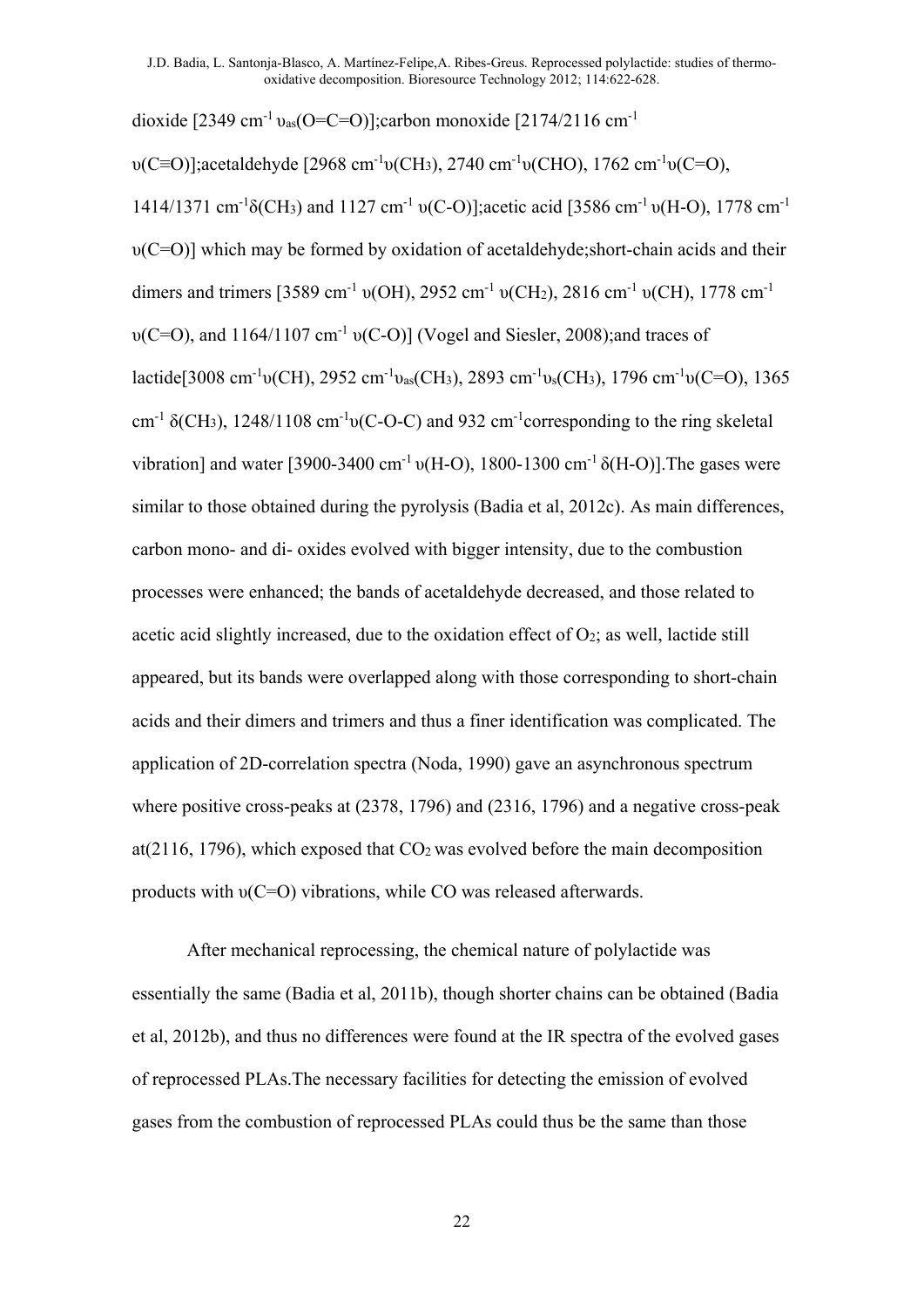needed for virgin PLA, which may reduce costs of investing and implementation in new technologies.

## **5. Conclusions**

Multi-rate linear-non-isothermal thermogravimetric (TGA) experiments under oxidative  $(O<sub>2</sub>)$  conditions, coupled to FT-IR analysis for gas detection, were suitable to simulate the thermal behavior of virgin and multiple-injected PLA facingcombustion.A kinetic methodology was applied accounting for the evolution of the activation parameters along the decomposition. A powered equation was used to explain the variations of activation energy and pre-exponential factor along the decomposition process.A nucleation and growth model which gave importance to the formation of gas bubbles in the polymer melt was valid for all materials. Reprocessed PLA did not modify the profile of evolved gases.

### **Acknowledgements**

The authors would like to acknowledge the Spanish Ministry of Science and Innovation for the financial support through the Research ProjectsENE2007-67584-C03, UPOVCE-3E-013, ENE2011-28735-C02-01, IT-2009-0074, as well as for the pre-doctoral research position for L. Santonja-Blasco through the FPI program. The Spanish Ministry for Education is acknowledged for the concession of a pre-doctoral research position to J.D. Badia and A. Martinez-Felipe by means of the FPU program. The authors thank the financial support of the Generalitat Valenciana through the ACOMP/2011/189, the Grisolia research position for A. Martínez-Felipe, and for the Forteza technician position.Universitat Politècnica de València (UPV, Spain) is thanked for additional support through the PAID 05-09-4331 and PAID 06-11-2037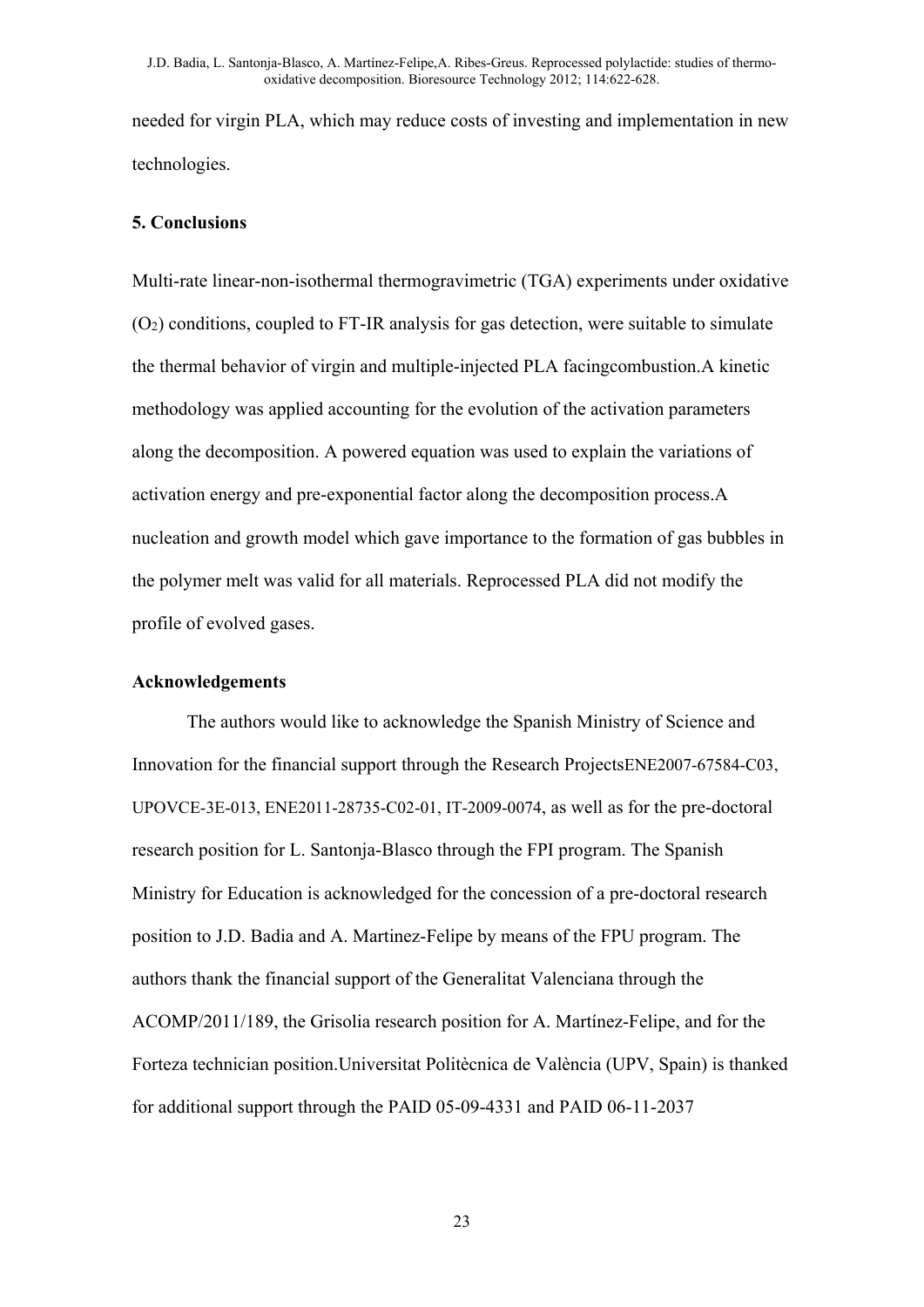projects.AIMPLAS (Technological Institute of Plastic) is acknowledged for providing

and processing the material.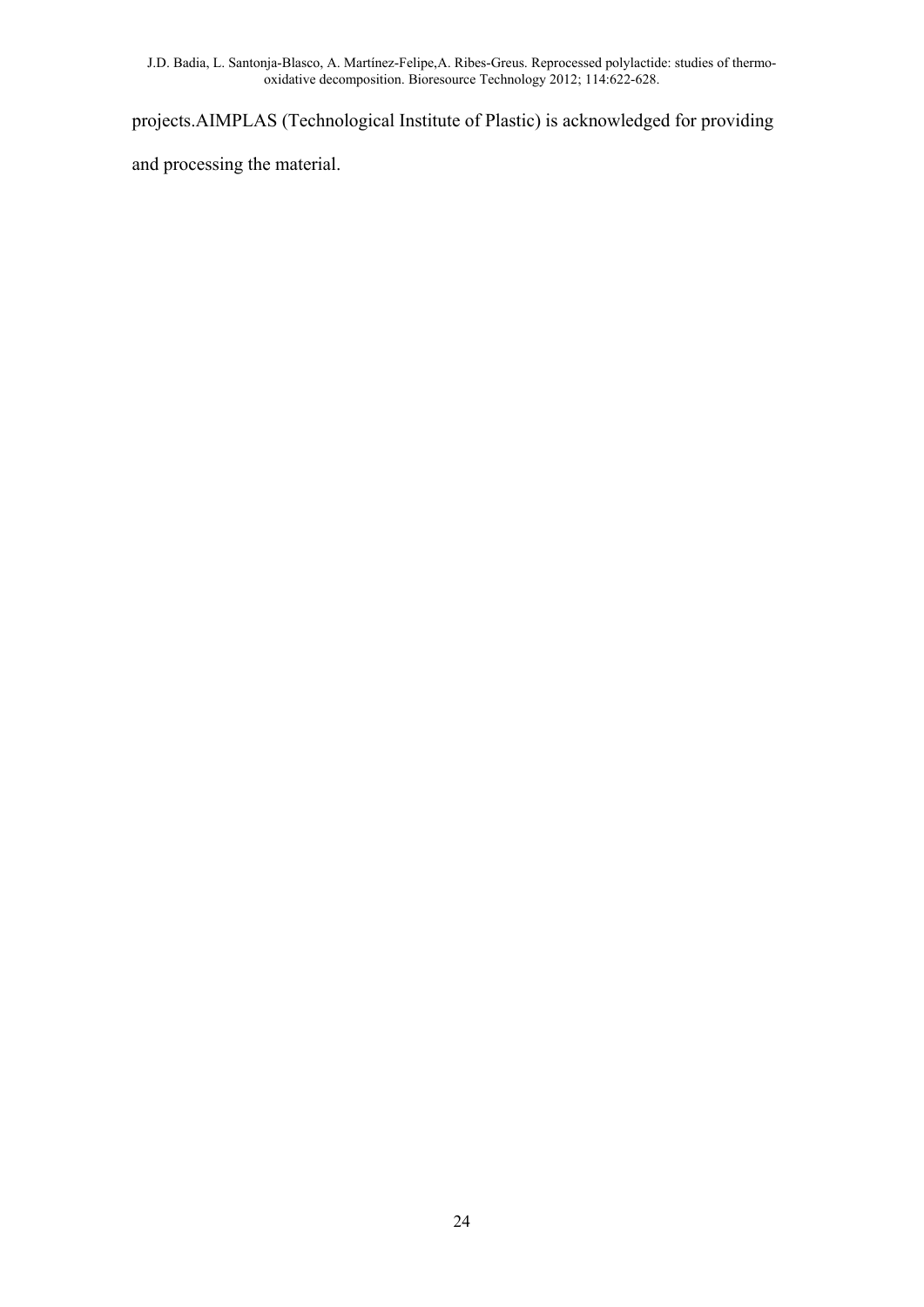## **References**

(Akahira and Sunose, 1971) Akahira, T., Sunose, T., 1971. Res. Rep. Chiba Inst. Technol. 16,22-31.

(Al-Salem et al, 2009) Al-Salem, S. M., Lettieri, P., Baeyens, J., 2009. Recycling and recovery routes of plastic solid waste (PSW): A review. Waste management. 29, 2625- 2643.

(Badia et al, 2009) Badia, J.D., Vilaplana, F., Karlsson, S., Ribes-Greus, A., 2009.Thermal analysis as a quality tool for assessing the influence of thermomechanical degradation on recycled poly(ethylene terephthalate). Polymer Testing. 28, 169-175.

(Badia et al, 2010) Badia, J.D., Santonja-Blasco, L., Moriana, R., Ribes-Greus, A., 2010.Thermal analysis applied to the characterization of degradation in soil of polylactide: II. On the thermal stability and thermal decomposition kinetics.Polymer Degradation and Stability. 95, 2192-2199.

(Badia et al, 2011a) Badia, J.D., Strömberg, E., Ribes-Greus, A., Karlsson, S., 2011. A statistical design of experiments for optimizing the MALDI-TOF-MS sample preparation of polymers.An application in the assessment of the thermo-mechanical degradation mechanisms of poly (ethylene terephthalate).AnalyticaChimicaActa. 692, 85-95.

(Badia et al, 2011b) Badia, J.D., Strömberg, E., Ribes-Greus, A., Karlsson, S., 2011.Assessing the MALDI-TOF MS sample preparation procedure to analyze the influence of thermo-oxidative ageing and thermo-mechanical degradation on poly (lactide). EuropeanPolymerJournal. 47, 1416-1428.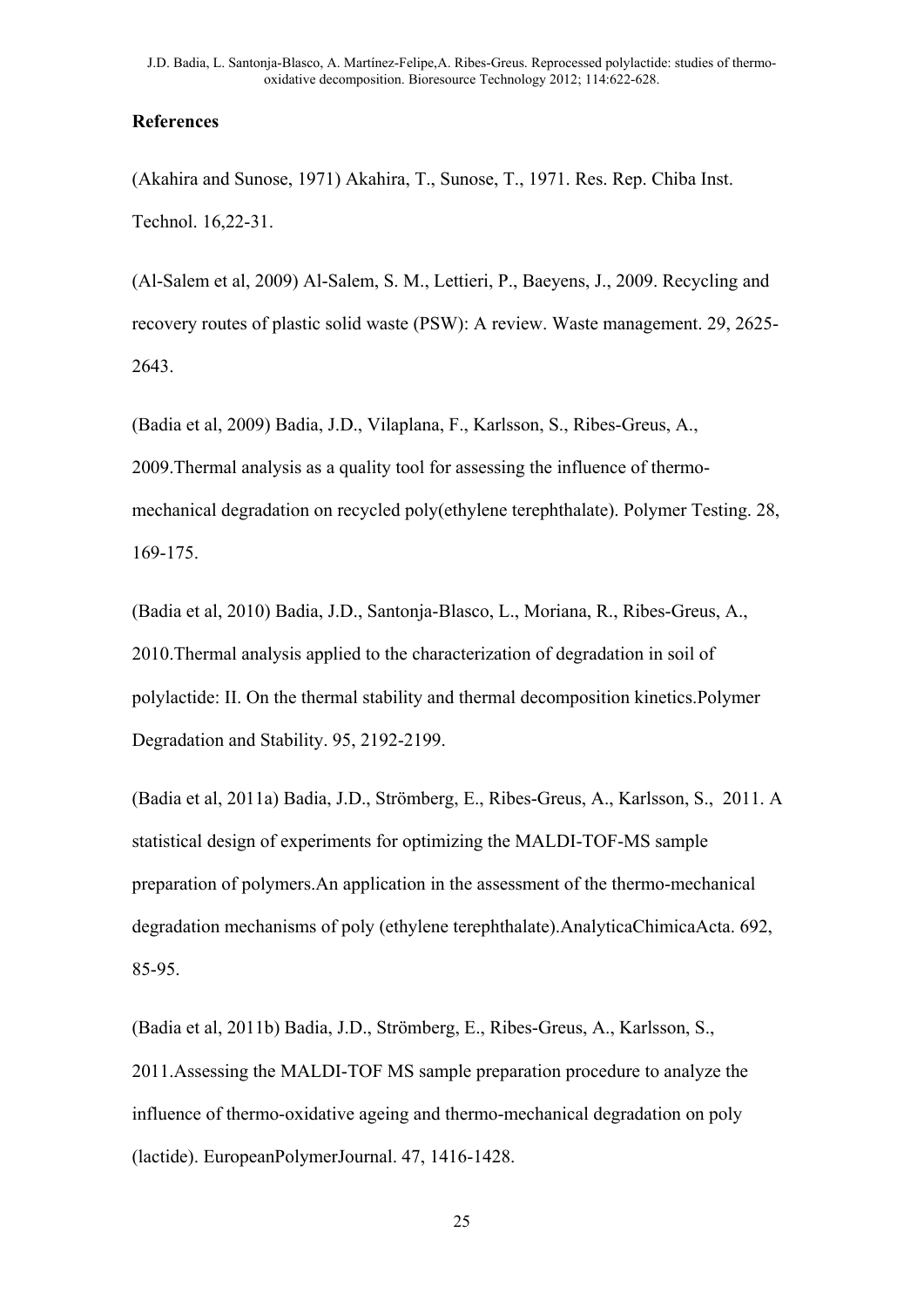.(Badia et al, 2012a) Badia, J.D., Strömberg, E.,Karlsson, S.,Ribes-Greus, A., 2012.The role of crystalline, mobile amorphous and rigid amorphous fractions in the performance of recycled poly (ethylene terephthalate) (PET).Polymer Degradation and Stability.97, 98-107.

(Badia et al, 2012b) Badia, J.D., Strömberg, E.,Karlsson, S.,Ribes-Greus, A., 2012.Material valorisation of amorphous polylactide. Influence of thermo-mechanical degradation on the morphology, segmental dynamics, thermal and mechanical perfomance.Polymer Degradation and Stability.97, 670-678.

(Badia et al, 2012c) Badia, J.D., Santonja-Blasco, L., Martínez-Felipe, A., Ribes-Greus, A., 2012. Studies on combined material and energetic valorizations of bio-based polymers for the packaging industry: Pyrolysis of reprocessed polylactide. BioresourceTechnology. In press

(Barneto et al, 2010) Barneto, A.G., Carmona, J.A., Alfonso, J.E.M., Serrano, R.S., 2010. Simulation of the thermogravimetry analysis of three non-wood pulps.Bioresource Technology. 101, 3220–3229.

(Bikiaris and Karayannidis, 1999) Bikiaris, D. N., Karayannidis, G., 1999.Effect of carboxylic end groups on thermooxidative stability of PET and PBT.Polymer Degradation and Stability. 66, 213-218.

(Bourbigot and Fontaine, 2010) Bourbigot, S., Fontaine, G., 2010. Flame retardancy of polylactide: an overview. Polymer chemistry.1,1413-1422.

(Carrasco et al, 2010) Carrasco, F., Pagès, P., Gámez-Pérez, J., Santana, O.O., Maspoch, M.L., 2010.Kinetics of the thermal decomposition of processed poly(lactic acid). Polymer Degradation and Stability. 95, 2508-2514.

26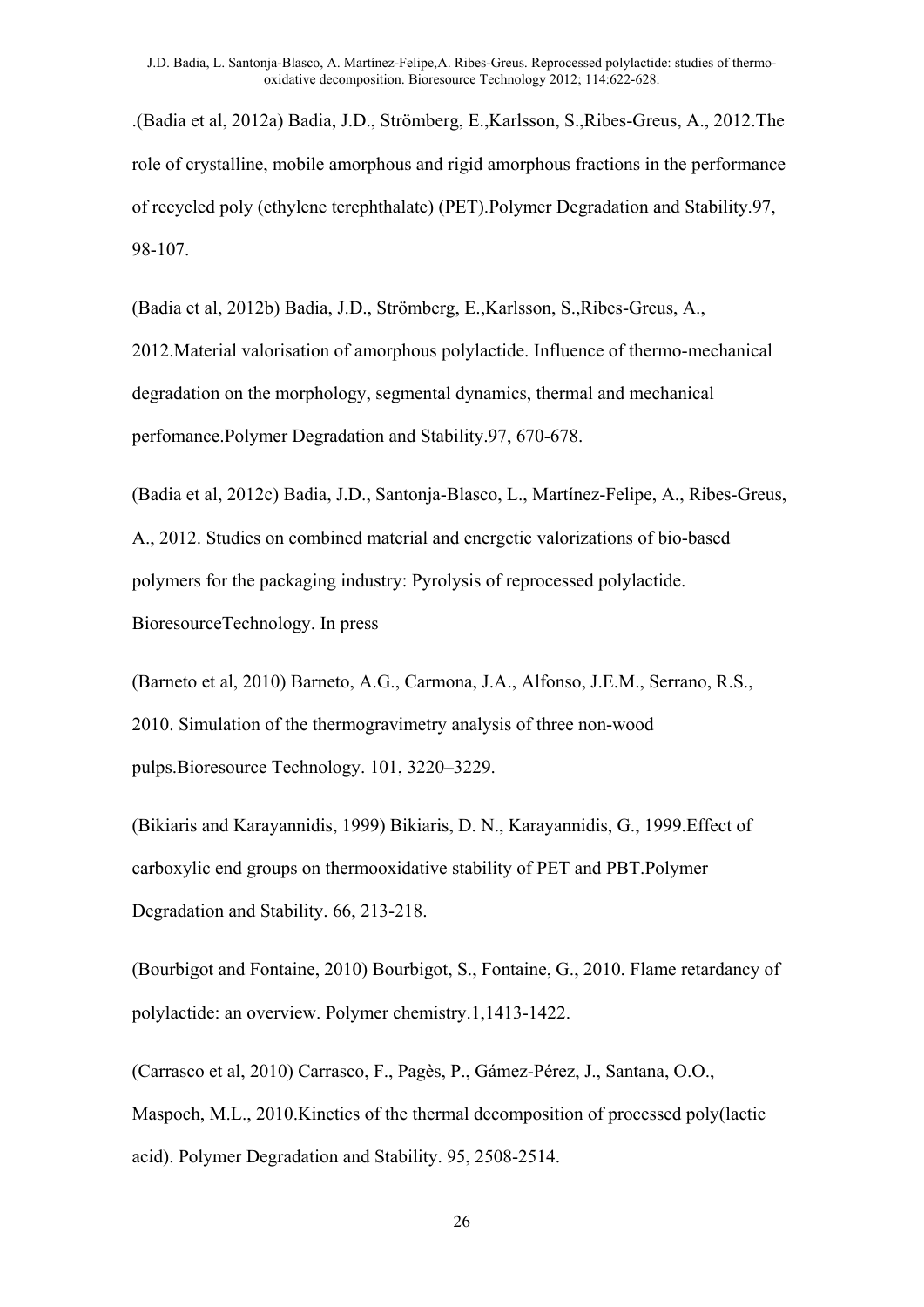(Coats and Redfern, 1964) Coats, A. W., Redfern, J. P., 1964.Kinetic analysis from thermogravimetric data.Nature.68, 4914.

(Doyle, 1965) Doyle, C. D., 1965.Series approximations to the equation of thermogravimetric data.Nature.207, 209.

(Flynn and Wall, 1966) Flynn, J. H., Wall, L. A., 1966.A quick, direct method for the determination of activation energy from thermogravimetric data.Journal of Polymer Science. 4, 323-342.

(Freundlich, 1928) Freundlich, H., 1928.Colloid and Capillary Chemistry.New York .Duton& Co.

(Galwey, 2003) Galwey A.K., 2003. What is meant by the term 'variable activation energy' when applied in the kinetic analyses of solid state decompositions (crystolysis reactions)?.Thermochimica Acta, 397, 249-268,

(Gotor et al, 2000) Gotor, F.J., Criado, J.M., Malek,J., Koga, K., 2000. Kinetic analysis of solid-state reactions: The universality of Master Plots for analyzing isothermal and non-isothermal experiments. Journal of Physical Chemistry A. 104, 10777-10782.

(Gupta and Kumar, 2007) Gupta, A. P., Kumar, V., 2007. New emerging trends in synthetic biodegradable polymers - Polylactide: a critique. European Polymer Journal 43, 4053-4074.

(Khawan and Flanagan, 2006) Khawan, A., Flanagan, D. R., 2006. Solid-State Kinetic Models: Basics and Mathematical Fundamentals.Journal of Physical Chemistry B. 110, 17315-17328.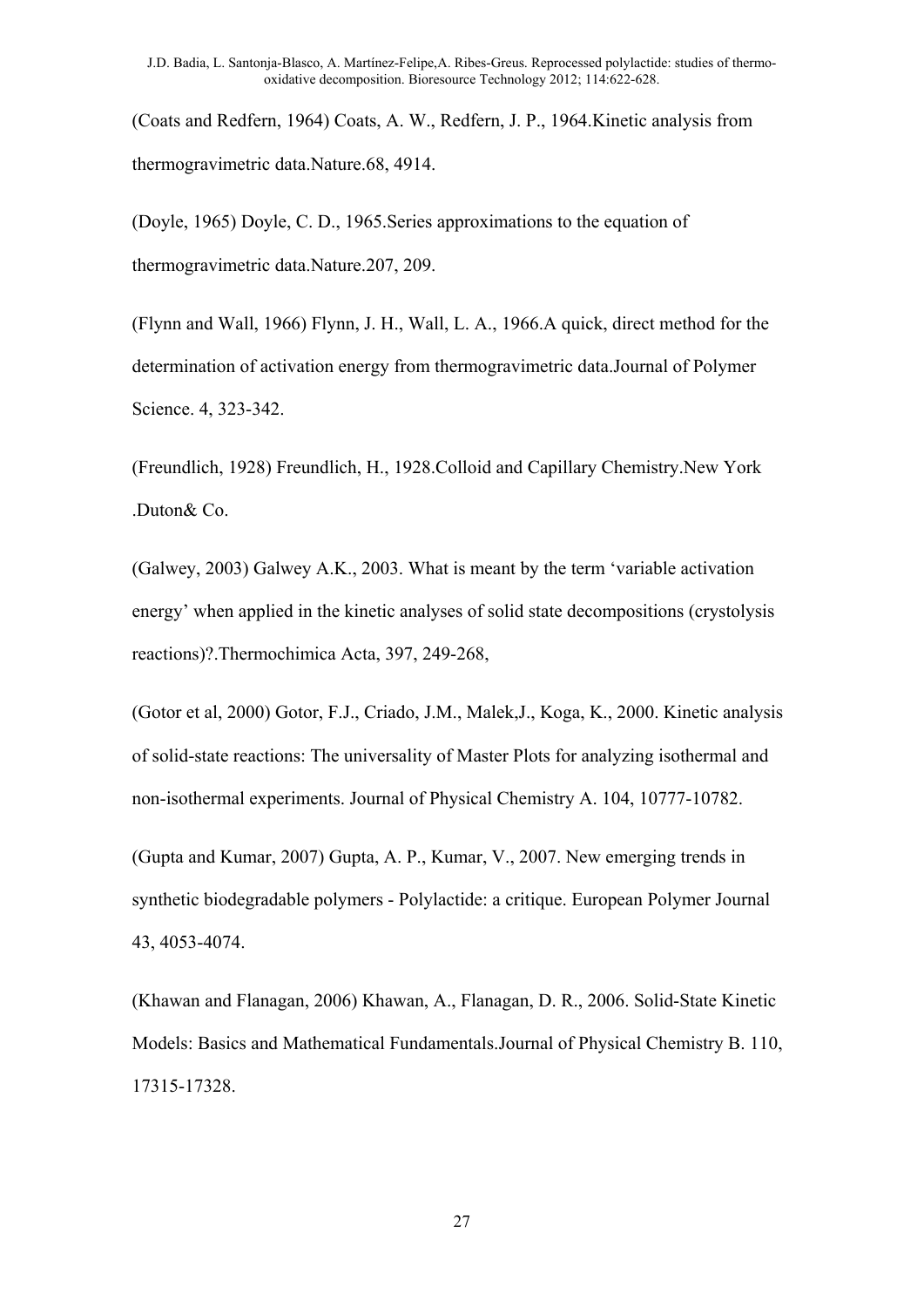(Kissinger, 1957) Kissinger, H. E., 1957.Reaction kinetics in differential thermal analysis.Analytical Chemistry. 29, 1702-1706.

(Liu et al, 2006) Liu,X.,Zou,Y.,Li,W.,Cao,G.,Chen,W., 2006. Kinetics of thermooxidative and thermal degradation of poly(D,L- Lactide) (PDLLA) at processing temperature . Polymer Degradation and Stability. 91, 3259-3265.

(Materazzi and Vecchio, 2010)Materazzi, S., Vecchio, S., 2010.Evolved Gas Analysis by Infrared Spectroscopy.Applied Spectroscopy Reviews. 45, 241-273

(Morita, 2005) Morita, S. 2D Shige (c). - Kwansei-Gakuin University- .2004-2005.

(Noda, 1990) Noda, I., 1990. Two-Dimensional Infrared (2D IR) Spectroscopy: Theory and Applications. Applied Spectroscopy.44, 550-561.

(Ozawa, 1970) Ozawa, T., 1970. Kinetic analysis of derivative curves in thermal analysis. Journal of ThermalAnalysis.2, 301.

(Pérez-Maqueda et al, 2002) Pérez-Maqueda, L. A., Criado, J. M., Gotor, F. J., Málek, J., 2002. Advantages of combined kinetic analysis of experimental data obtained under any heating profile.Journal of PhysicalChemistry A. 106, 2862-2868.

(Strömberg and Karlsson, 2009)Strömberg, E., Karlsson, S., 2009.The design of a test protocol to model the degradation of polyolefins during recycling and service life.Journal of Applied Polymer Science. 112, 1835-1844.

(Vilaplana and Karlsson, 2008)Vilaplana, F., Karlsson, S., 2008.Quality concepts for the improved use of recycled polymeric materials: a review.Macromolecular Materials and Engineering.293, 274-297.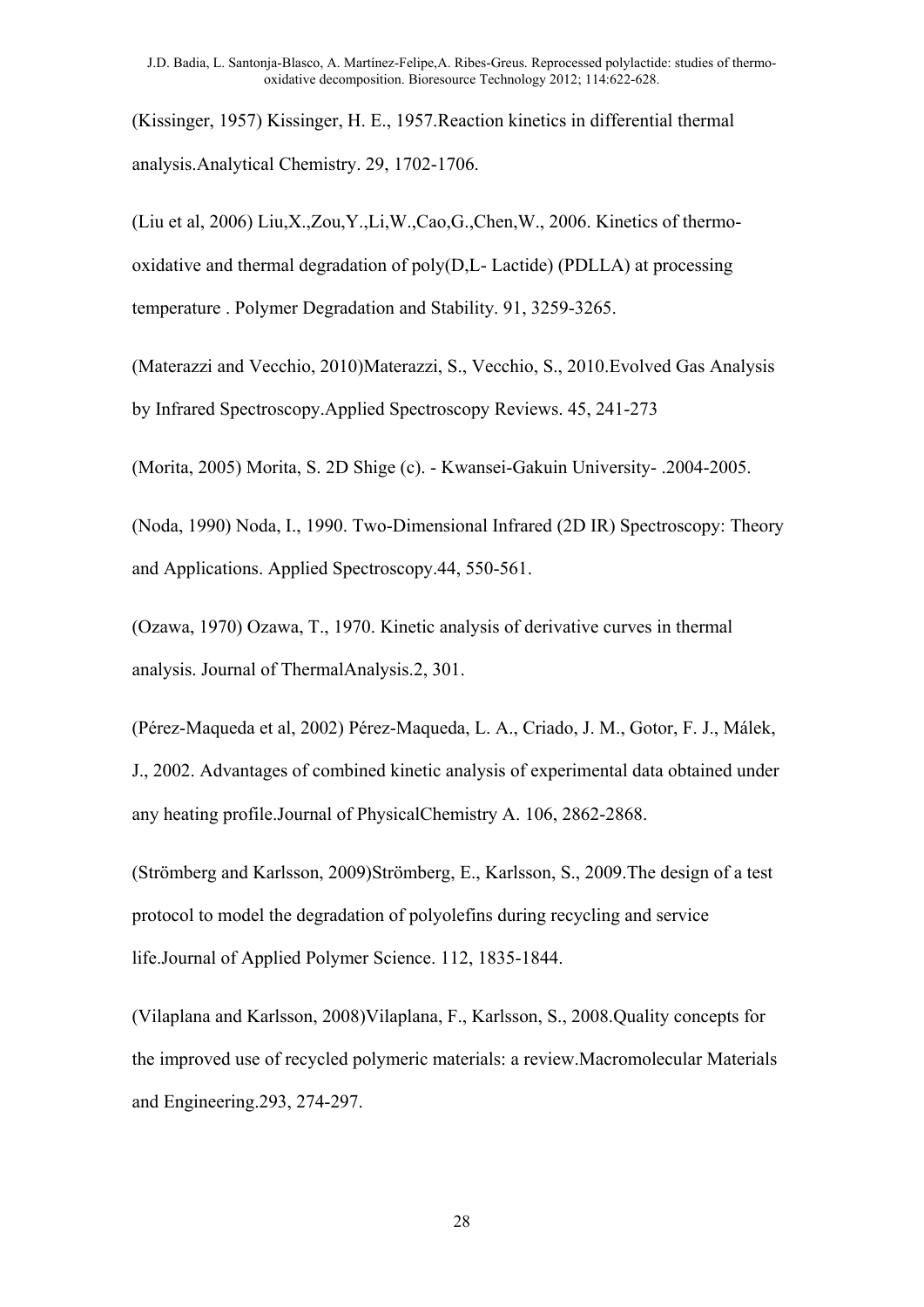(Vogel and Siesler, 2008) Vogel,C., Siesler, H. W., 2008. Thermal degradation of  $poly(\varepsilon$ -caprolactone),  $poly(L$ -lactic acid) and their blends with  $poly(3-hydroxy-butyrate)$ studied by TGA/FT-IR spectroscopy. Macromolecular Symposia.265, 183-194.

(Vyazovkin, 1997) Vyazovkin, S., 1997.Advanced Isoconversional Method.Journal of Thermal Analysis. 49, 1493-1499.

(Vyazovkin, 2003) Vyazovkin, S., 2003. Reply to "What is meant by the term 'variable activation energy' when applied in the kinetics analyses of solid state decompositions (crystolysis reactions)?".ThermochimicaActa. 397, 269-271.

(Vyazovkin et al, 2011) Vyazovkin, S.,Burnham, A. K., Criado, J. M., Pérez-Maqueda, L.A.,Popescu, C., Sbirrazzuoli, N., 2011.ICTAC Kinetics Committee recommendations for performing kinetic computations on thermal analysis data, ThermochimicaActa, 520, 1-19.